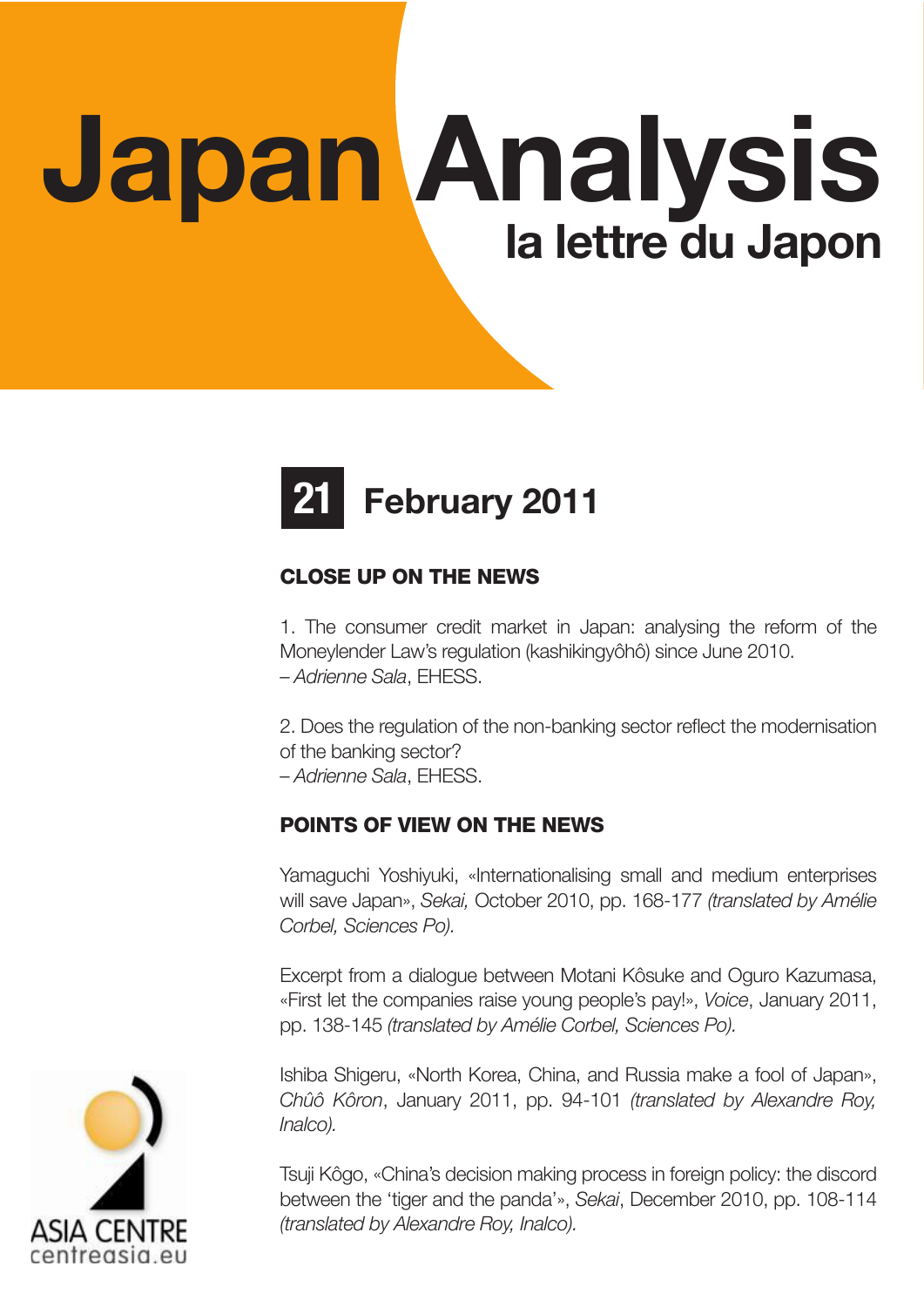# **FOREWORD**

Japan is changing, and Japan Analysis is changing with it. Following the trend in the major Western democracies, including the developed and partly post-modern ones of Europe, Japan is undergoing a certain shift in its discussions of social issues and domestic policies, around the prospect of its decline exacerbated, of course, by the rise of China.

There is no doubt that Japanese parliamentary democracy is going through a difficult phase as it faces governmental instability, which has lasted nearly five years, and the problems of coalition governments. These go beyond the traditional political horse-trading, and they arise from genuine concerns over identity in both camps. The public sees Japan's diplomacy losing influence - even while the country takes a clear-cut and occasionally bold stance: one need only mention the choice made after the award of the Nobel Peace Prize to a Chinese dissident in 2010. But its economic prospects weigh heavily on the country, while it remains nevertheless essential to any resolution of global economic imbalances, and a force for international development. These latter

considerations are now being played down or completely overlooked in public perceptions in Europe or the West in general.

That is why Japan Analysis is changing its contents without changing its overall aims. These will continue along the lines established by Dr Guibourg Delamotte, who founded the review in 2004, and to whom we wish to express our warmest gratitude for her untiring efforts and abilities. The goal will remain to provide objective reporting of the debates in Japan, and of the positions taken within them, with "complete transparency". By this we mean the elimination, to the best of our ability, of interpretations imposed from our own point of view. Foreigners' perceptions of the players, observers, and intellectuals on the Japanese scene are skewed by the barriers of language, not by ideology or culture. Our modest intention is that Japan Analysis will throw light on some of these participants without entering into their debates.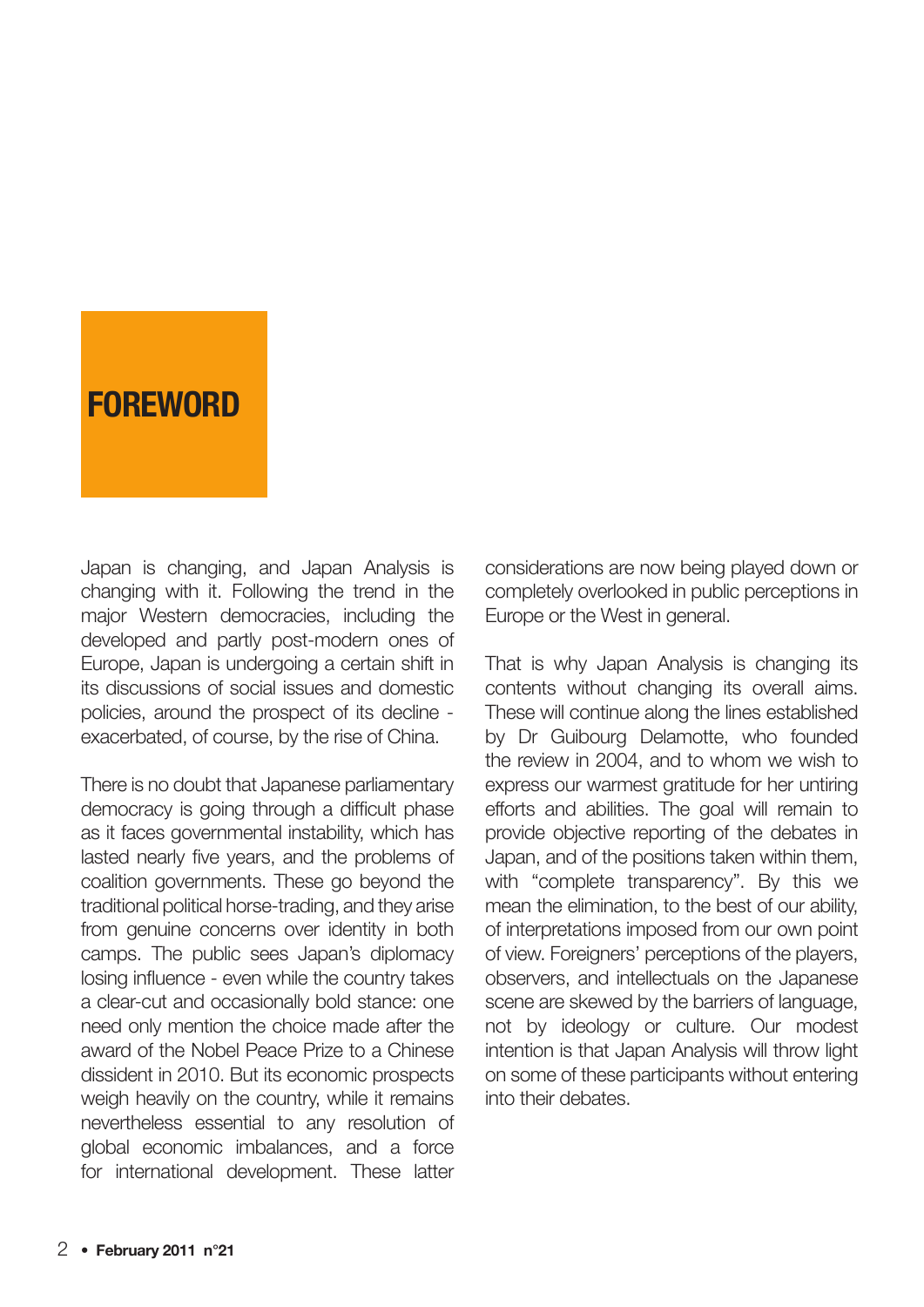By expanding the team we will be able to cover additional areas which have been neglected up until now. The current issue includes geopolitical analyses which are exciting great interest, such as Ishiba Shigeru's view of the Senkaku islands crisis, and an analysis published by the leading journal Sekai on the splits in China over foreign policy questions. We will continue to cover domestic policy issues, but we will also turn our attention towards economic and social matters, which have become decisive for Japan's future development.

For this reason Japan Analysis gratefully welcomes other collaborators to work with Guibourg Delamotte, who will remain in overall charge. In addition to Sophie Buhnik, who will become chief editor, we would like to welcome Adrien Carbonnet, Amélie Corbel, Arnaud Grivaud, Akira Hattori, Yuko Kawato, Paul Noeuveglise, Alexandre Roy, Adrienne Sala, and Raphäel Languillon-Aussel. The reader is invited to consult the box at the end of each issue to find out about the authors. We hope that readers of Japan Analysis will welcome their participation.

#### François Godement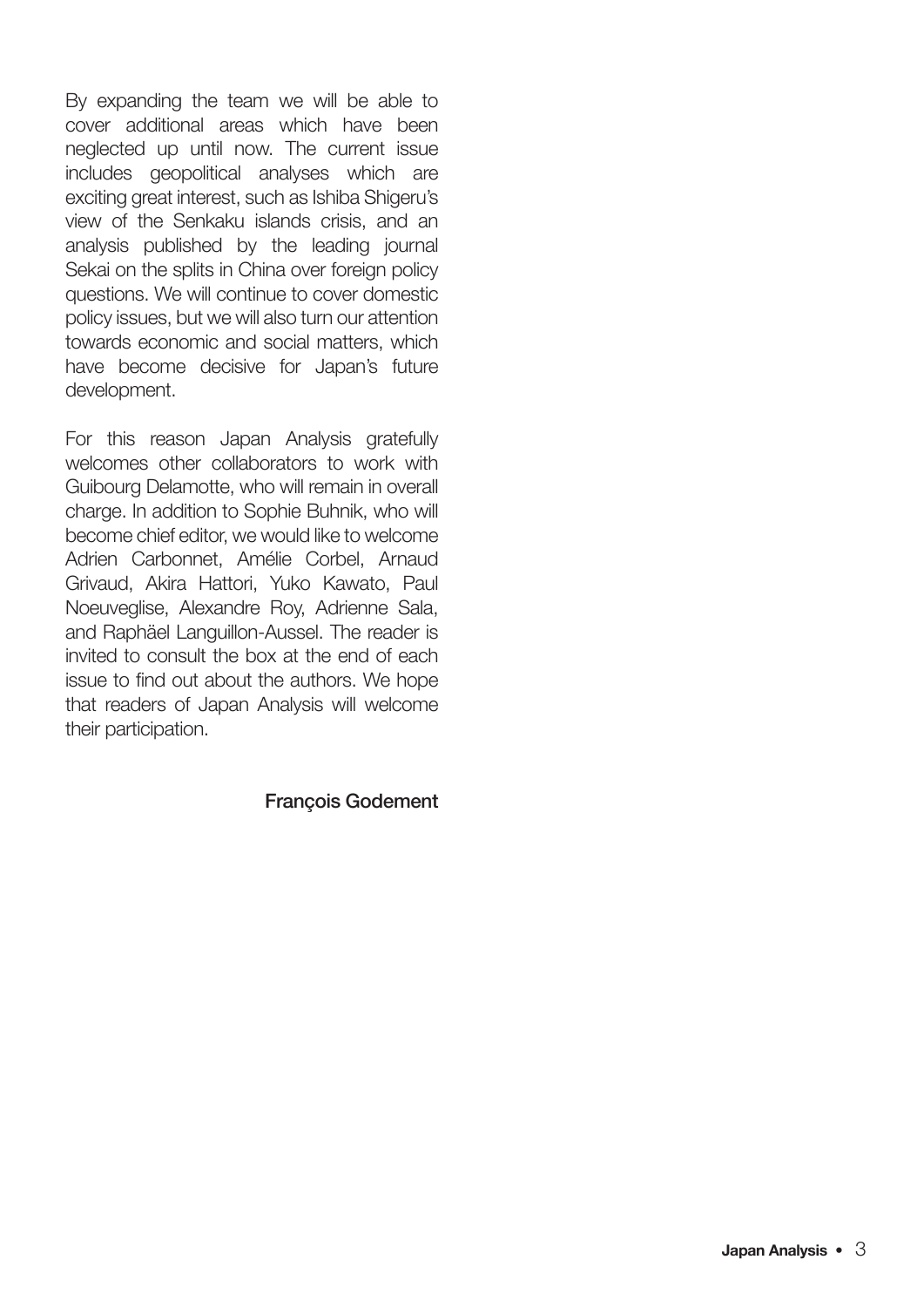# CLOSE UP ON THE **NFWS**

#### 1. The consumer credit market in Japan: analysing the reform of the Moneylenders Law's regulation since June 2010.

- Adrienne Sala, PhD candidate at EHESS.

Many articles published in Japan, in both the regular newspapers and specialist financial publications, headline the new regulation on the consumer credit market which have been in force since June 2010, and they focus especially on the effects of the reform of the Moneylenders Law's regulation on the non-banking sector<sup>1</sup> (kashikingyôhô). This reform was first initiated in 2006 in order to hold down the rising rates of indebtedness affecting Japanese households, which had become an alarming social problem since the 1990s. It is hardly surprising that it took four years for the new regulations to come into effect in view of the fact that, since the earliest times of human civilisation, consumer credit

and controls over interest rates in particular have always been objects of intense debate, whether theological, ideological, political, economic, or social, according to the time and place of their occurrence.2 The case of Japan is particularly significant, because it straddles an intersection of contradictory interests. On the one hand, there is the supply of personal loans provided by credit companies (sarakin) to a lightly regulated non-banking market, reminiscent of the US market in the 1920s which was notorious for its extortionate rates and unscrupulous practices. On the other hand there are the personal loans provided by banking sector, which is highly regulated to the point of preventing its development, along the lines of the Italian model in the 1990s. So the Japanese consumer credit market may well seem somewhat archaic in comparison with the other advanced capitalist countries. if one considers that the implementation of the new regulations intended to control the nonbanking sector and to increase supply from the banking sector, only dates back to 2010.

<sup>1</sup> Report on the meeting of the government advisory group held on April 26th 2006 (*kashikinseido nado nikansuru kondankai*).

<sup>2</sup> See Gelpi and La Bruyère (1994), *Histoire de crédit à la consommation*, La Découverte.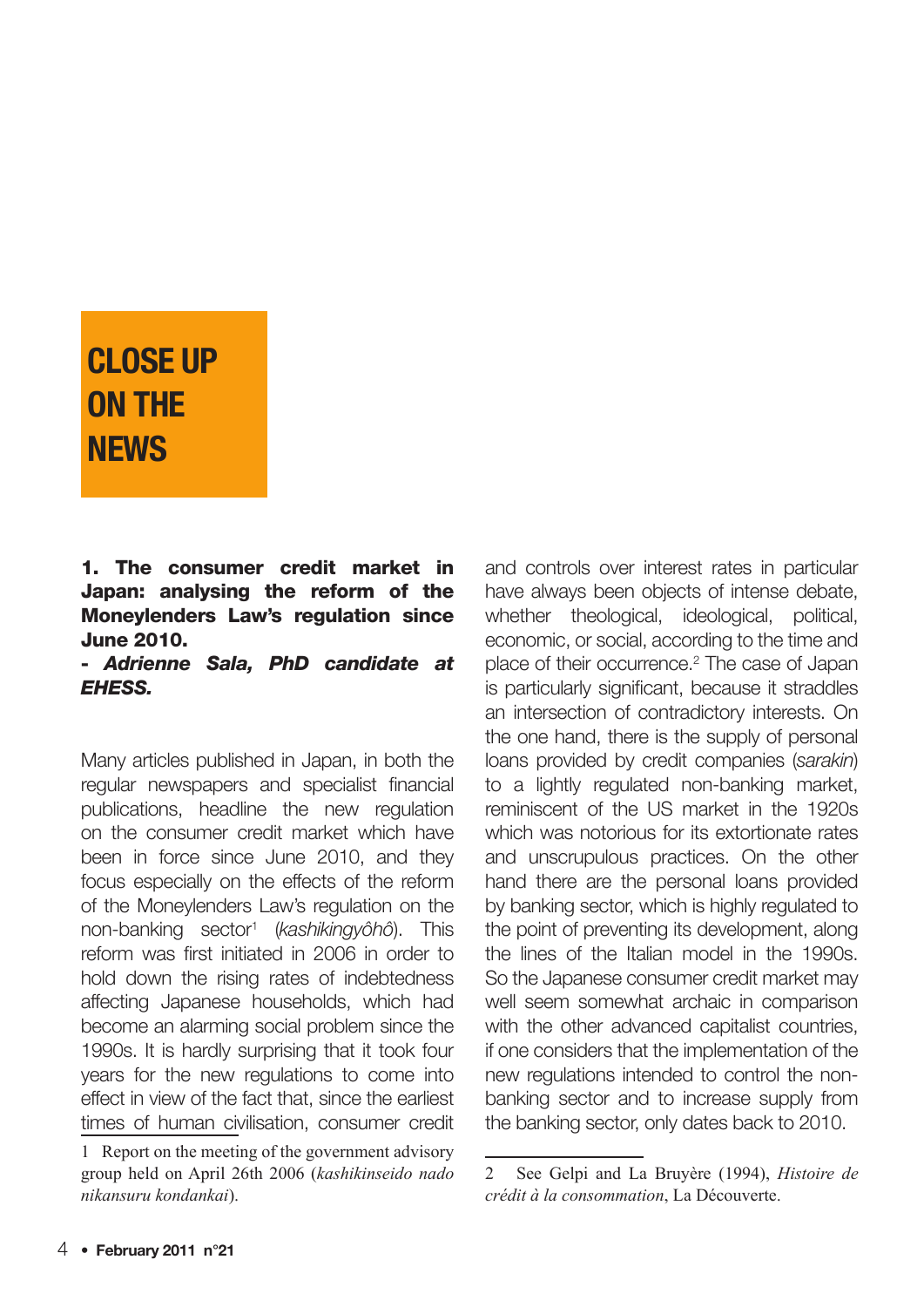But that would be to pass over the instalment sales companies (shinpan). These date back to the inter-war period, and they dominated the market in terms of credit exposure at least until the mid-1990s. It must be recognised that these companies are far less mediatised than the yen shops to be found in all the popular quarters of major Japanese cities.

Although the effects of reforming the Moneylenders Law apply to the whole of the consumer credit market, and therefore to all of its participants including the shinpan companies, the credit card companies, and the banks, the law was initially intended to regulate the supply of funds from the sarakin. The three main stipulations of this law are:

- capping the interest rate at 20%;
- limiting borrowing to a third of the borrower's disposable annual income;
- requiring production of a proof of income.

These three measures are significant because they radically alter Japan's supply of credit from the non-banking sector.<sup>3</sup> Let us now consider more closely the effects of these new regulations on the consumer credit market in Japan.

There is little doubt that one of the major changes lies in the disappearance of the notorious "grey zone". Lenders used to enjoy room for legal manoeuvring: they were indeed able to impose interest rates somewhere between the ceiling rate fixed by the civil code at 20% and the rate fixed by the penal code, which was originally at 109.5%. But from the early 1980s growing numbers of suicide caused by the resulting over-indebtedness sounded an alarm bell for the authorities. From that time on, gradual revisions of the ceiling rate of interest were enacted in order to eliminate the grey zone, but only leading to its

complete disappearance in 2010, thirty years **later!** 

This legal grey zone owed its existence to article 43 of the Moneylenders Law passed in 1983, which was the first law for regulating the market, whose ambiguity aroused a great deal of polemic.

According to article 43, the rate of interest falling within the grey zone is legally valid if the two parties were in agreement at the time of signing the loan contract. This amounts to saying that the law was weighted in favour of the lenders' interests at the expense of protecting those of the borrowers. So the elimination of this grey zone represents a step forward in setting the direction towards improved consumer protection. Indeed the case of Japan conforms to the terms of the classical debate between the credit establishments and the borrowers over the following question: who is responsible for a default, and in broader terms, what are the factors leading to excessive indebtedness, the over-easy availability of credit or the irresponsibility of the borrowers? By attributing responsibility to the consumer, article 43 echoed the principle of self-reliance (jikosekinin) promulgated by the neo-liberal trends of the 1980s. In fact, the authorities invoked that very principle in their response to the initiatives of the consumer associations fighting for greater protection of their rights. These associations' efforts led to poor results, as was summed up by the expression used to name the whole decade of the 1980s: fuyu no jidai (the winter season).

Nevertheless, tempting it is to draw an analogy with the history of consumer protection in Japan, it is not an entirely satisfactory explanation for the weakness of the legal protection extended to borrowers by the 1983 law, and it is still less satisfactory as a justification for the very existence of a non-banking sector. For a better explanation, it is necessary to

<sup>3</sup> Government report, *The essence of the law on credit* (2006) (*kashikingyôseido nado no kaikaku ni kansuru kihontekina kangaekata*).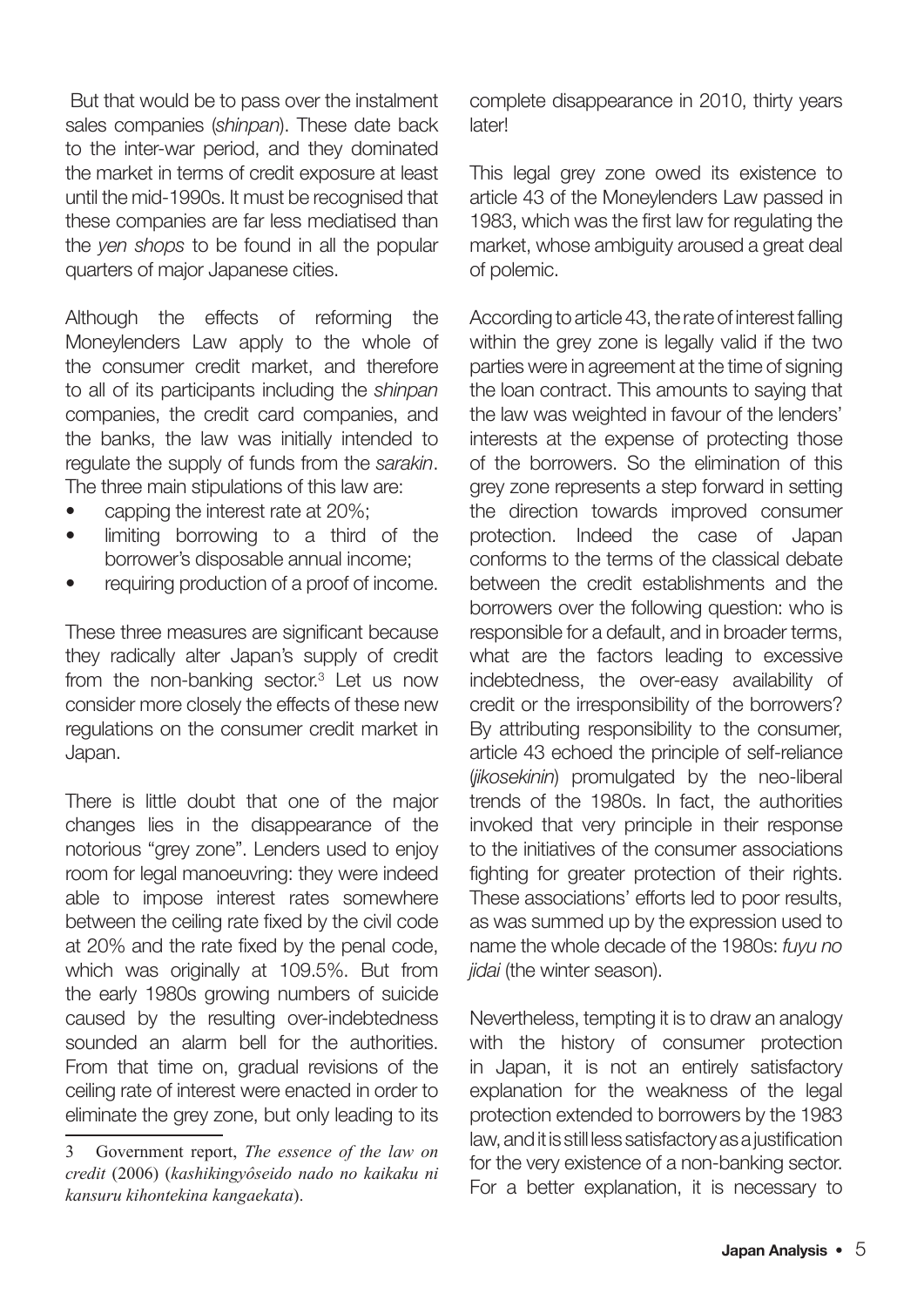take into account the convergence of several different factors, like the internationalisation of the financial market since the mid-1970s, the savings surplus, the long process of banking sector's deregulation from the 1980s through to the mid-1990s, and the influence of lobbies acting for the associated financial consumer credit companies (shohishakinyûkyôkai). Nevertheless, the implementation of the regulation on consumer credit since June 2010 has seemingly put a radical end to the dual structure in the supply of credit.

However the law has not merely stopped at abolishing the grey zone by imposing a ceiling of 20% on interest rates, thus making article 43 superfluous. The Supreme Court has also obliged lenders who charged more than 20% interest to pay back all the money received above that amount, if the borrower goes through the necessary legal procedures. It seems that it has therefore been decided to hold the credit companies responsible for the problem of excessive indebtedness. This Supreme Court decision gave a fatal blow to the non-banking credit market, and it is bankrupting many small lenders who, without the support of a bank, are finding it difficult to overcome the problems caused by their lack of funds.

But this law on regulation is not only weakening the small lenders. The consumer credit market, of which over 70% is in the hands of four leading institutions (Takefuji, Promise, Aiful and Acom), was already experiencing a constant decline in business going back to the early 2000s, because the economic situation has increased the uncertainty of Japanese households over future prospects. Consumer gloom is also reflected in a lower demand for credit, leaving dubious borrowers to the nonbanking market sector.

The second key provision of this regulatory law is the limitation of the size of the loan to a third of the borrower's annual income. This measure is aimed at limiting the borrower's access to loans in the consumer credit market as a whole, whether banking or non-banking. Again, this is a significant change since it is known that a borrower could accumulate loans from five different establishments, or even more. This accumulation was the source of a downward spiral consisting of borrowing from increasingly dubious lenders to repay the initial loan, and therefore at higher and higher rates of interest, ending in most dramatic cases with the suicide of the borrower. Since the lenders were often well aware of the underlying distress of the borrowers, they used to have no compunction in accepting a life insurance policy as a guarantee.

It should be noted that this imposition of a limit on the loan relative to income reflects an awareness on the part of the authorities that some borrowers were not in control of their ability to repay. So it amounts to querying the validity of the principle of personal responsibility in the field of consumer credit.

But at the same time this measure raises certain questions of a moral nature, in a debate in which much ink has flowed. Limiting the amount of a loan to a third of annual income amounts to "lending to the rich", to quote the well known saying, without going into the individual motives for the loan which may arise from specific events in life (lay-offs, accidents, divorce, business collapse, sickness and so on).

Restricting the supply of credit always carries the risk of redirecting the borrowers towards the black market. In order to control the supply of illegal credit, in 2004 the government passed the vamikinhô - the law on illegal lenders (yamikin). Yet, as is shown by the results of many surveys conducted among those likely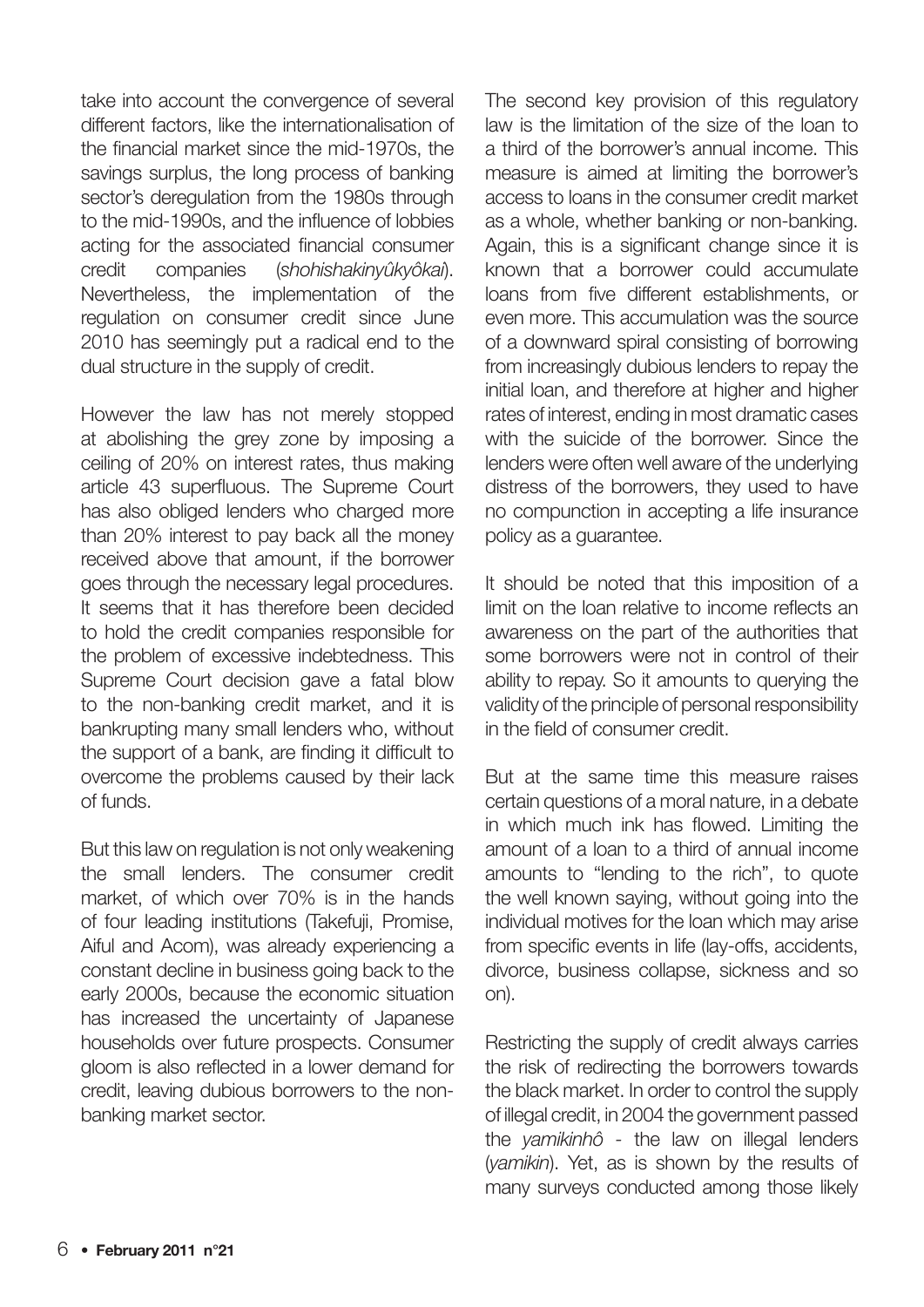to be affected by the new regulation, loans taken out from the vamikin, although still in a minority, have nonetheless increased. So, in certain cases, a measure to limit the size of a loan in terms of the level of income can worsen the financial situation of a certain type of borrower, if there is not a sufficiently precise assessment of the risk and the reasons for the excessive indebtedness.

The authorities seem aware of the potential negative consequences of excluding someone from access to bank credit. And in fact the bill passed in 2010 stipulates that the banks must honour their social role. But it is very problematic, and it requires a lot of thought, to try to identify the social role of banks in an economy that has been in deep crisis for the last twenty years, whose rates of savings are falling, whose population is ageing, and whose deflationary predicament offers little support to the indebted. However, there have been significant initiatives on the part of civil society involving the creation of non-profit making banks (NPO Bank) which offer low interest loans to people in financial difficulties. These provisions hark back to the mutual credit arrangements (mujin) established in the Meiji period, which consisted in putting the savings of a single community into a common fund in order to extend credit to villagers in need. The development of updated forms of these credit co-operatives somehow reflects a return to civic awareness among Japanese people. It is tempting to emphasise the contrast between the strengthened bonds of solidarity shown by contemporary Japanese civil society in the midst of economic crisis, and the individualism of the younger generation (shinjinrui) which was so widely deplored in the 1980s.

The third provision of the new law, which is the need to provide proof of income, is aimed mainly at restricting credit demand from housewives. Since their motives can often not be openly confessed (for example,

gambling addiction, pachinko, compulsive behaviour, etc.), they present an easy target for unscrupulous lenders.

Since 2006, the implementation of this new law has been the topic of a wide-ranging informational campaign by the Financial Services Agency (FSA), and also by the banks and all the consumer credit agencies. Thanks to this large media coverage, it has become difficult for a dishonest lender to rely on a lack of information as an excuse. Lawyers' associations like the Nichibenren have also played a decisive role in improving consumers' access to information and protection in the credit market. Numerous steps have been taken to clean up the consumer credit and personal loans market, with regards to both the dishonest lenders and the cunning borrowers who were previously able to take advantage of certain legal loopholes to get round their repayment obligations.

From now on it will be interesting to follow the development of the law on personal bankruptcy, and to trace its impact on the credit demand and the behaviour of borrowers. For example, in the United States the bankruptcy law favours consumers' interests, and so it encourages indebted borrowers to declare themselves bankrupt. This law therefore prevents indebtedness from becoming an obstacle to living a normal life, while putting a limit on the fall in the demand for credit. By way of contrast, in Italy the achievements in the field of borrowers's protection have induced the credit establishments to increase the regulations on their credit provision, thus restricting its availability. Which path Japan will follow remains to be seen ....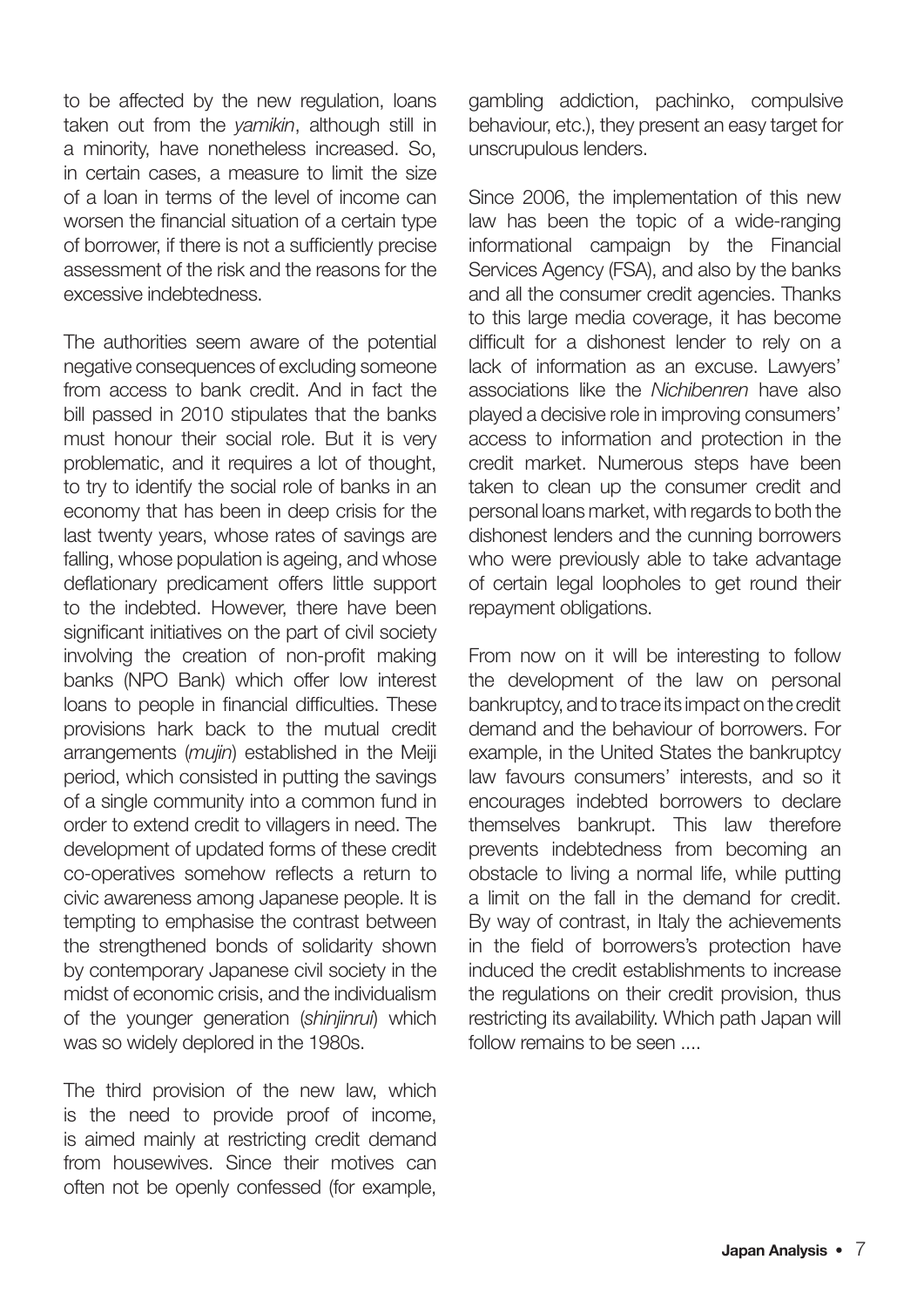#### 2. Does the regulation of the non-banking sector reflect the modernisation of the banking sector? - Adrienne Sala, EHESS.

The reform of the Moneylenders Law (kashikingyôhô) regulating the consumer credit companies - the so-called sarakin 4 - was implemented on June 18th 2010. It struck a fatal blow to the non-banking market, and set in motion a wave of bankruptcies. In the early 1990s, the authorities had grown anxious over the growing problem of excessive indebtedness, and had introduced regulatory procedures consisting essentially in a progressive lowering of the ceiling on interest rates, and leading to a contraction in the number of lenders.<sup>5</sup> Four leading firms dominated the supply to the non-banking market (Acom. Promise, Takefuji, and Aiful), owing mainly to their ability to adapt rapidly to the economic situation. They were able to benefit from the deregulation of the early 1990s which was implemented in telecommunications and the development of electronic mass marketing.<sup>6</sup> However, in tandem with this technological advance in the supply of credit, the traditional small door-to-door lenders - the shôko loan continued their lending activities, aimed mainly at the self-employed and very small enterprises (VSEs) particularly in the service sector.<sup>7</sup>

The regulations of 2010 allowed the nonbanking personal loans market to be cleaned up through a series of strict measures aimed at eliminating those establishments which were unsustainable or operated on the margins of

legality. Furthermore, following the implementation of these rules, the consumer credit market now operates within a more competitive framework embracing different consumer credit companies, such as the shinpan instalment sales companies, the credit card companies, the sarakin financial consumer credit companies, and the banks (the last to enter the consumer credit market, having been held back for a long time by the regulation and the divided nature of the banking sector).

How are we to assess the changes in the law going back to 2006 and finalised in 2010? Do they really operate in favour of consumers' interests and the protection of borrowers? Why did it take so long for the regulations to be put in place? An analysis of the banking sector may provide some keys for understanding why the separation between the banking and non-banking sectors in the consumer credit market lasted until 2010. In fact, it is not difficult to detect an inverted mirror effect operating between these two markets, at least in the following three aspects:

- 1. firstly, the impact of financial liberalisation on the decline in the banks' profits, and the parallel growth in the supply of credit from the non-banking finance companies;
- 2. secondly, the development of modern electronic means of providing credit in the non-banking sector, in contrast with the traditional, if not downright traditional business model of the Japanese banks;
- 3. and finally, the gap between interest rates which remained low despite the economic recovery from 2003 to 2007, and the high rates charged in the nonbanking sector.

It is no exaggeration to see this almost perfect symmetry as the result of inverted complementarity rather than pure chance.

<sup>4</sup> An amalgamation of *sararyman* (salary men) and *kinyû* (finances).

<sup>5</sup> According to a study group belonging to the FSA (*Kondankai ni okeru koremade no giron*).

<sup>6</sup> Report published by the METI (2005), (*Heisei no sesô to kurejitto wo meguru jyôkyô*).

<sup>7</sup> JCFA (220), *Report on the credit companies (shôhishakinyukyôkai)*.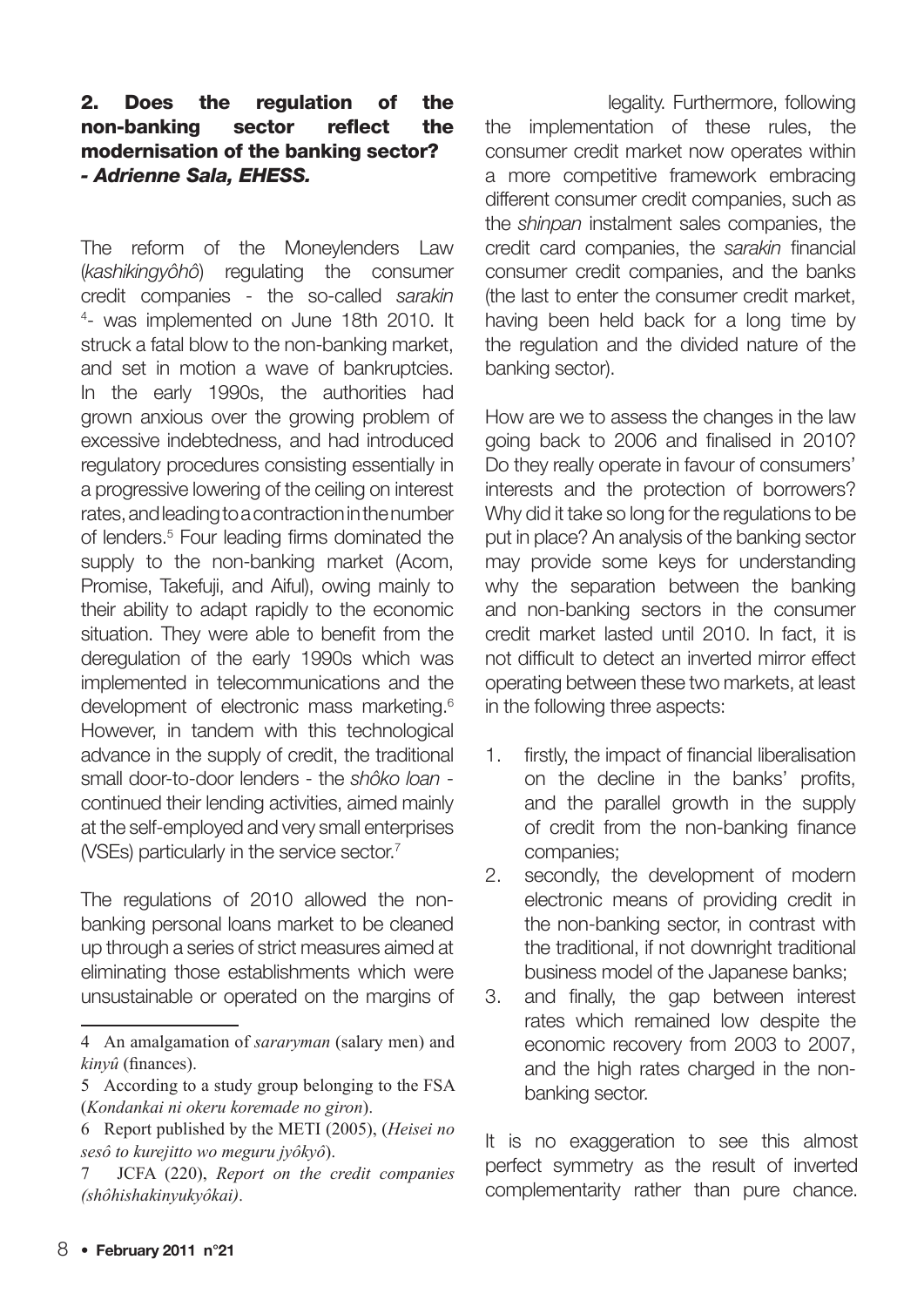The very nature of the financial and banking institutions, which held back the modernising process necessary to increase their competitiveness in relation to the global banks of the advanced economies and to raise their profitability in the domestic market, explains why a non-banking market remained in place until 2010, at the expense of quite a number of economic actors and consumers such as the self-employed, the very small enterprises (VSEs) and the small and medium-sized enterprises (SMEs).

#### Financial liberalisation and the development of non-banking companies: a way of turning over savings funds

Starting in the mid-1970s, and as a consequence of financial liberalisation, the large banks experienced a progressive fall in demand from their traditional clients, mostly the large enterprises. At that time these companies favoured the system of self-financing by raising funds on the capital markets. However, owing to the absence of any simultaneous deregulation of the banks, the supply of financial products remained limited while there was still an abundant volume of savings. This imbalance forced the banks to look for new, less trustworthy clients, such as the SMEs in the property sector, but also the non-banking finance companies. When the bubble burst in the early 1990s, this had a devastating effect on the banks' balance sheets. Nonetheless, despite the banking crisis, they continued to lend to risky sectors, including the nonbanking sector even though the latter was at the centre of numerous scandals (as was shown by the *jûsen<sup>s</sup> affair in 1995*).

Several factors can explain this behaviour. On the one hand, the insurance system which protected deposits was partly responsible for preventing families from withdrawing their savings following the banking crisis. So, being assured that part of their liquidity was being protected, the banks continued their risky lending operations. On the other hand, by maintaining their financial support for those sectors most affected by the bursting of the bubble (construction, real estate, and nonbanking institutions), the banks sought to avoid their loans being registered as nonperforming<sup>9</sup>.

As a result, following the bursting of the bubble, the non-banking credit companies did not suffer any withdrawal of their funds. On the contrary, their access to sources of finance enabled them to maintain the growth of their activities throughout the 1990s.

#### The delay in the supply of bank loans

The next point is that for a long time banks continued with their traditional business model, limited to managing deposits and offering credit to customers. This means that they had only a small portion of the profits which could be earned by more sophisticated financial products, partly because of the banking laws which held banks back from diversifying their activities. Despite the "big bang"10 which completed the process in 2001, the gap between them and the global banks of the other advanced economies was not closed. Even by the mid-2000s it was not uncommon to find that Japanese banks had not been able to innovate and catch up with their foreign competitors. Yet it is surprising to

<sup>8</sup> The *jûsen* are mortgage lenders who played an active role in the real estate speculation which was at the heat of the financial and political scandals after the bubble burst. The amount of non-recoverable bad debt affected the whole of the banking system, which induced the authorities to intervene through a massive injection of public funds, giving rise to fierce debate.

<sup>9</sup> Ito, Patrick&Weinstein (2005) "Reviving Japan's Economy", MIT Press, London

<sup>10</sup> Here this term means the financial and banking reforms carried out within the framework of deregulating and internationalising the Japanese financial system.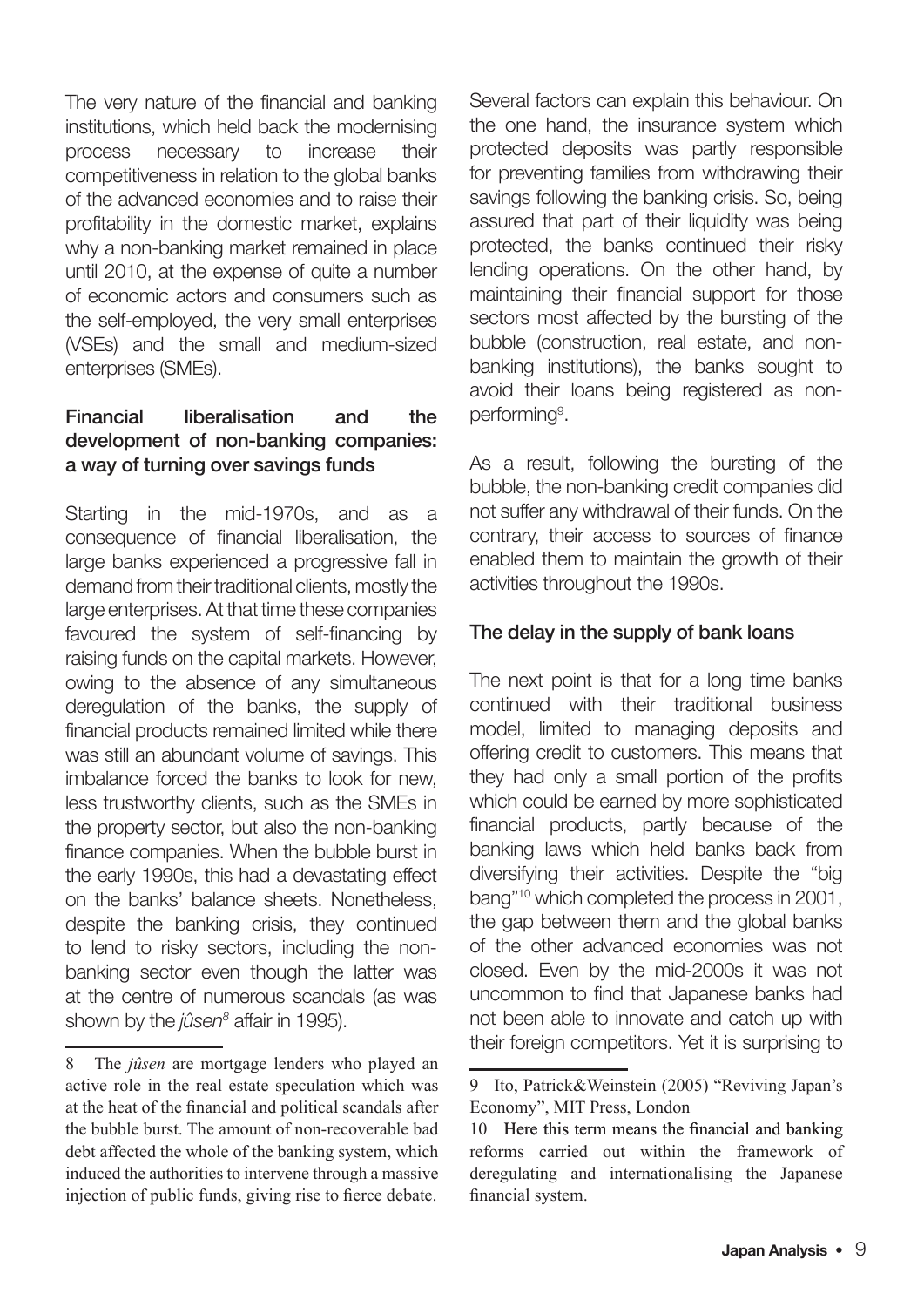find that the indirect financing of companies has seen a constant rate of contraction since the 1980s, and that it accelerated in the 1990s (and is reckoned to have been around 50% in 2004), while the overall volume of bank credits only fell by 10%. This widening gap testifies to the low profitability of the Japanese banks, and the slow pace of their adaptability to changes in the economic environment. By way of contrast, the non-banking credit companies were able to take advantage of the deregulation in telecommunications and the mass-marketing provision of credit with large-scale geographical coverage, thanks to the development of an electronic network of providers able to meet the independent and rapid demand for unsecured loans.

The growth in promoting unsecured microcredit loans in the 1990s bears witness to the dynamism of the non-banking market, and is in marked contrast with the slow development of knowledge and skills needed to offer viable credit products in the banking sector.

#### Interest rate disparities, scandals, public funds, and the low profitability of the banks

Beginning in the mid-1970s there was a clear division, which grew deeper in the 1990s, between the low interest rates charged by the banks and State financial institutions on the one hand, and the high interest rates which fostered the activities of loan sharks on the other. What is surprising in such a highly developed economy as that of Japan is the lack of intermediate rates between the two. It is instructive to point to the difference between the bank rate which was 3% in 2004, along with an average of 1.25% for short term loans in 2005, and interest rates of 29.7% in the non-banking sector (this rate was charged from 2001, but we should note that the rate prior to its reduction to reasonable levels by the first set of regulations was as high as 109.5%). Different reasons can be found for this. The shôko loan are often aimed at funding small businesses employing less than five people in the service sector, such as restaurants; this sector is notorious in Japan for its links with organised crime. As for the small enterprises, the fact that they faced uncertain prospects condemned them to seek funding from the non-banking money market.

Unless we are to be satisfied by the explanation that this dichotomy between the two sets of interest rates was justified by the risk represented by the borrowers, we need to pursue the analysis further, and look more carefully into the recipients of certain loans in order to highlight some peculiarities of the Japanese financial system. For example, subsidies channelled from public funds to certain target sectors via the Financial Investment Programme (FILP),<sup>11</sup> increased during the 1990s. These credits were provided at low rates in relation to the risk which the companies represented. So these funds were not invested in profit-making activities, and it was often a case of enterprises which either could not borrow from the private banks or were not very viable. Moreover, although these measures were originally taken to provide the SMEs with easy access to funds, they turned out to be ineffective. Some of the firms got themselves into excessive debt in relation to their ability to repay, and in the end these loan arrangements essentially served merely to delay a number of bankruptcies. In fact these distortions in the supply of credit are clearly

11 In March 2004, 30% of domestic deposit accounts (totalling 227 billion yen) were lent via the FILP, in a so-called «second budget» aimed at supporting projects which the government could not put on the books for the general budget. These savings were deposited in the Postal Savings System, which is the largest financial institution in the world. Until the 2001 reform, the funds were used to make loans to target sectors, and to finance the public debt through the purchase of Treasury bonds. The operations of public institutions within the FILP often lacked transparency, effectiveness, and viability.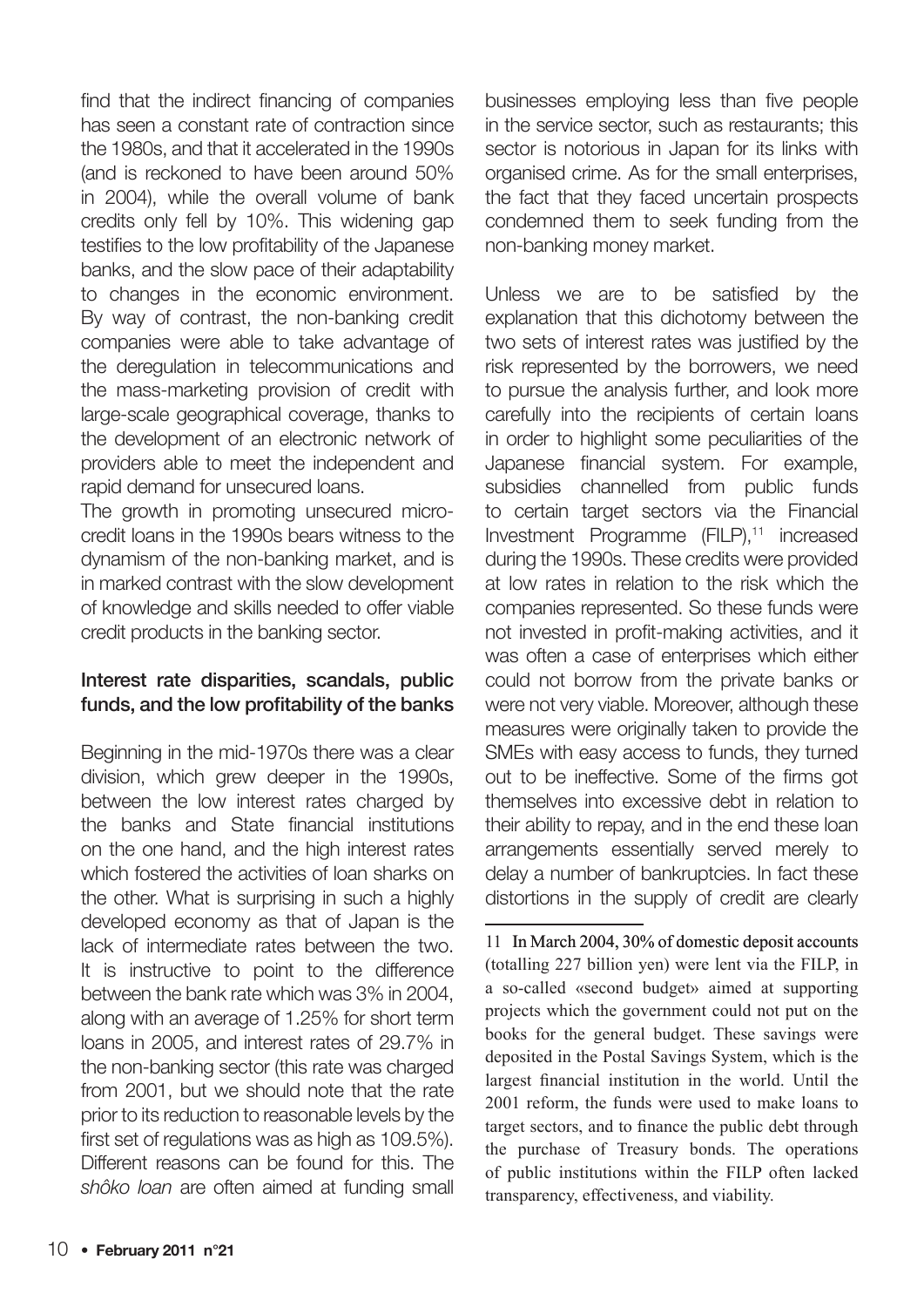noticeable in those sectors of the Japanese economy which have enjoyed a long period of protection from foreign competition, such as the retail, wholesale, and construction industries, where political interests predominate. In contrast to this, those individual enterprises whose creation of new kinds of activity could not easily be assessed by the banks, and which lacked the required technology, could be financially squeezed and forced to borrow at higher rates in the non-banking sector.

In order to promote the indirect financing of the SMEs and the creation of innovative companies, the private banks must return to a healthy financial state and develop a modern business model. The banks' traditional practices must be jettisoned accordingly, in favour of workable ways of evaluating risk and providing a wider range of modern financial products.

Studies have shown that the average productivity of firms which went bankrupt in the 1990s and 2000s was often higher than that of firms which survived in the protected sector. The decision to declare bankruptcy was often related to a lack of capital, and these studies demonstrate that the allocation of funds was badly managed and ineffective from an economic point of view. The same applies when, for example, borrowers are forced to pay off their debts at the high interest rates charged in the non-banking sector, in order to provide support to debtors in default. In such cases, poor risk assessment is likely to entail a social cost for those who have no other course but to borrow at high interest rates in the nonbanking market when , for example, they fall victim to an accident of life (such as sickness, accidents, divorce, loss of employment etc.), or have to repay previous loans following a downturn in their financial situation.

The government must therefore get more involved in the financing the provision of social

credits capable of discriminating between different individual cases, in order to make more accurate risk assessments. It could provide guarantees - to the banks, for example - along the lines of those offered to the SMEs via its financial underwriting institutions within the FILP framework. I also have in mind a system of low or zero interest loans which would enable indebted people to pay off their earlier loans. This would allow them to escape from the downward spiral fomented by the non-banking sector, which only leads into deeper indebtedness, and even to suicide in the most dramatic cases.

The essential role of the public financial institutions is to offer support against the risks arising from certain activities, including those of the SMEs. This involves eliminating the problem of unreliable information, because the rationing of credit can sometimes be the consequence of inadequate information about prospective borrowers, and the costs of obtaining fuller information are not always recoverable. By replacing the private institutions in this role, the government can fulfil a real social and economic function, provided that its loans are not made simply to serve political interests.

#### Conclusion

Unlike the Americans among others, Japanese households do not hold many shares or property portfolios. Since 2001, following the financial deregulation, they have a wider choice in the management of their assets, but the deflation and the loss of confidence in the capital markets has delayed any changes to their behaviour. Nonetheless, more recently there has been noticeable progress in persuading Japanese people to put their savings into financial products which yield more than Treasury bonds or life insurance policies. Since at certain times it may be better to get into debt instead of selling off one's financial assets, the banks' development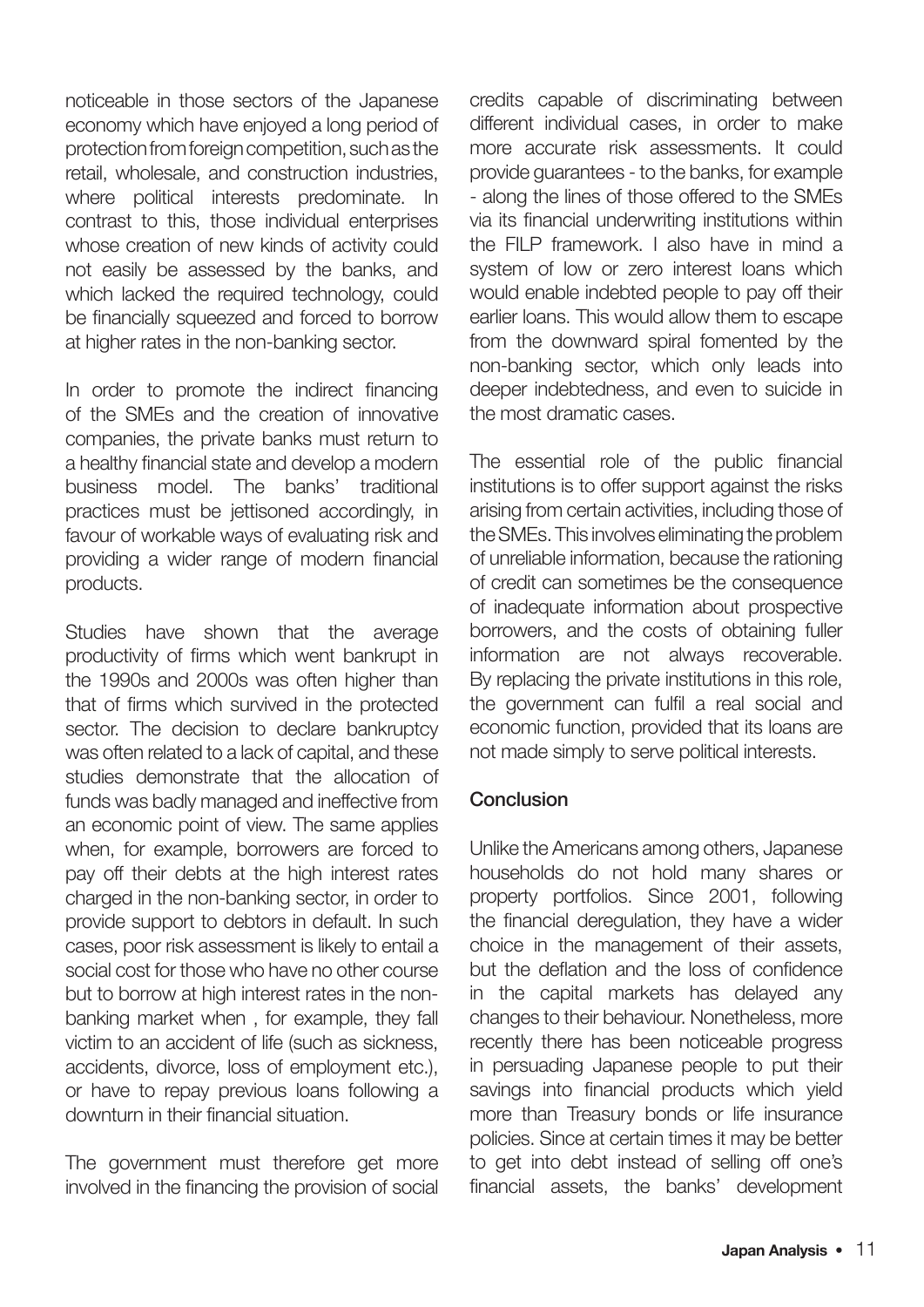of credit facilities can be seen as part of the modernisation of the whole banking sector, which has long been held back by its sclerotic regulations and its traditional business model. The fact that Japanese households are holding increasingly diversified assets portfolios may be the counterpart of the developing supply of credit options aimed at the middle and upper income brackets. Here too, the reciprocal mirroring effect between the banking and nonbanking sectors of the market still seems to hold true, in view of the fact that the clean-up of the non-banking sector is related to a more strategic supply of banking credit options.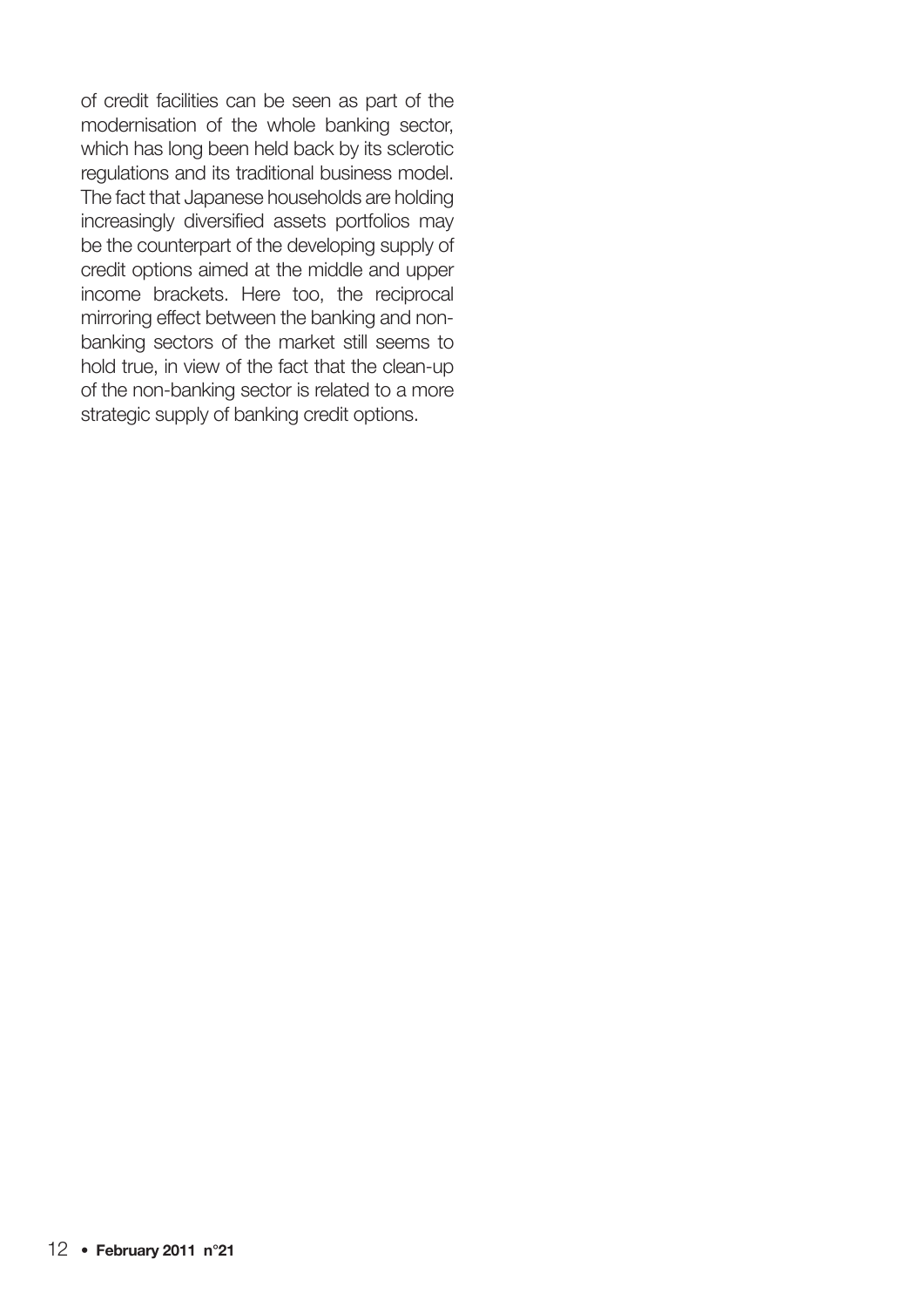# POINTS OF VIEW ON THE NEWS

#### Yamaguchi Yoshiyuki,

« Internationalising the small and medium enterprises will save the Japanese economy », [Chûshi kigyô no kokusaika ga nihon keizai wo sukuu]. Sekai, October 2010, pp. 168-177 (translated by Amélie Corbel, graduate student at Sciences Po).

Yamaguchi Yoshiyuki is a Professor of Economics at Rikkyô University. Here he outlines the measures to be taken to prepare Japan for the structural changes required for this century.

The global economic crisis whose effects we have been undergoing since 2008 is bringing about major structural shifts to which we will have to adapt. This adaptation concerns mainly the move away from a growth model based on surplus domestic demand in the US to a model oriented more towards the emerging countries.

The Japanese Democratic Party (DPJ - Minshutô) is focusing on this development, because it carries a strong risk of undermining the basis which has been beneficial for the growth of the Japanese economy until now. One of their main worries is the fragility of Japan's Small and Medium Enterprises (SMEs). On the one hand, the latter are lagging behind in penetrating the markets of emerging countries, and on the other they are ill-prepared to face the future needs for industrial restructuring. Under these circumstances, there is no doubt about the need to implement policies directed towards SMEs. Policies devised without serious consideration will no longer suffice. The real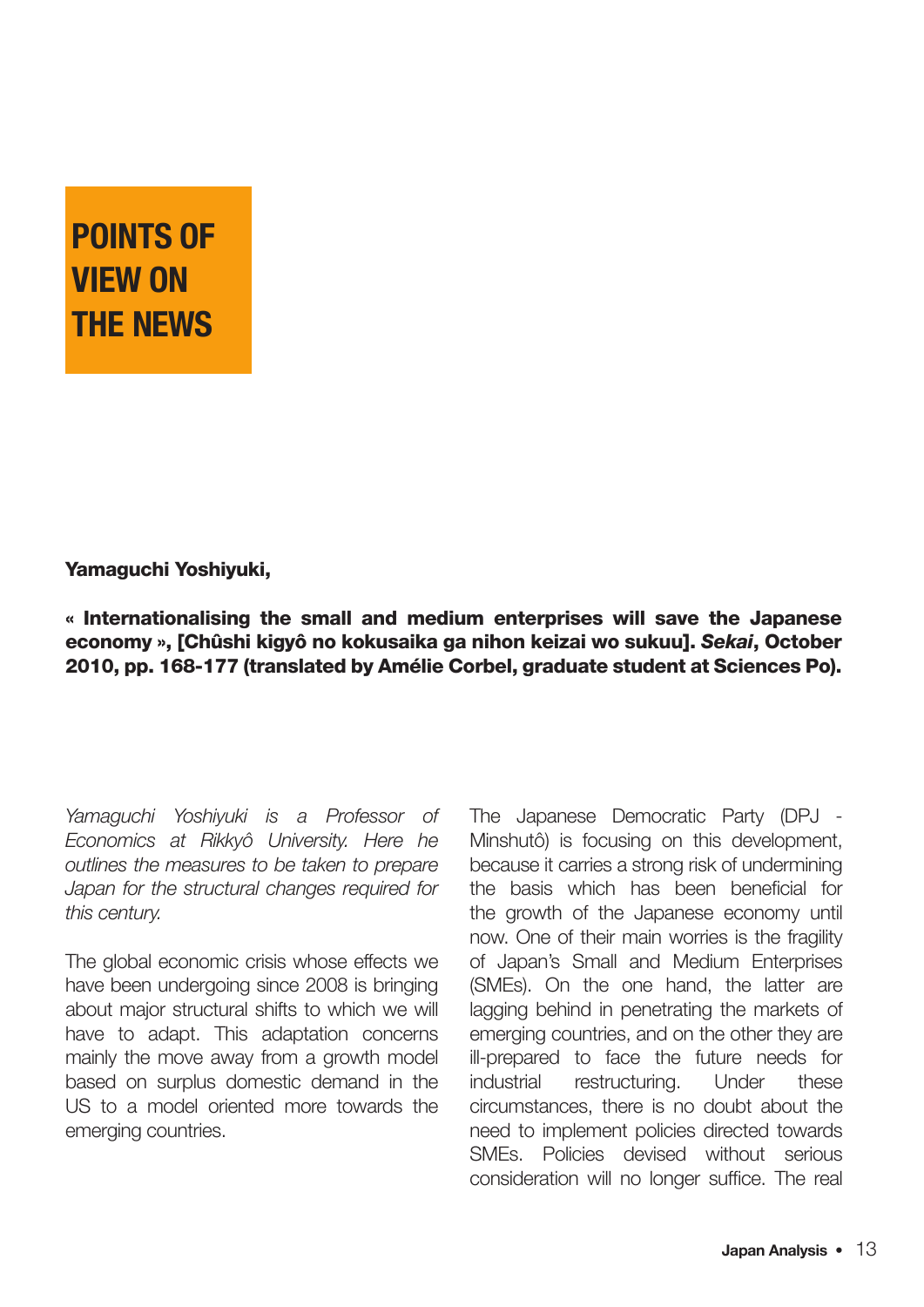question to which the government will have to find an answer is how to support SMEs so as to make them the source of the country's future development. To achieve this, there are at least two policy directions which must be followed.

#### Policy number one: support the internationalisation of the SMEs!

Many Japanese SMEs wish to launch themselves into the markets of the emerging countries, and they envisage co-operation with firms in those countries. However, apart from the simple fact that they do no enjoy market recognition in those places, there are a number of other problems, such as lack of information, lack of experience, lack of local connections etc. These problems paralyse quite a number of SMEs, causing them to give up their plans for overseas expansion. There should be an "internationalisation support programme" to overcome what they lack.

By way of example, some observers cite the German Public Private Partnership (PPP) system. Briefly, this is a system of co-operation between the German government and the private sector, which consists in using public development support aid in order to nurture the activities of the SMEs abroad. Whereas the Japanese government prefers its overseas delegations to include representatives of the large companies belonging to the Nippon Keidanren (Japanese Federation of Economic Organisations) when it considers how public development aid is to be disbursed, the German government chooses rather to side with the SMEs and to promote their interests in discussions with foreign governments. For example, a German SME specialising in software programmes to deal with sufferers from drug addiction has been invited by the German government to export its products to India, with the assurance that it would receive the latter's support via credits from the

public aid development (PAD) programme. With the benefits of this initial experience on the ground overseas, the company will then be able to develop its own activities in other emerging countries. By means of the PAD, the government has in some ways taken the first step on behalf of those SMEs which, lacking sufficient market exposure, are not yet able to get recognition at the international level. Are there grounds for hope that the Japanese Ministry of Foreign Affairs will be able to pull off a similar achievement?

It is quite possible that one day the global market will be filled with more sophisticated products from the emerging countries. In the case of the automobile industry, the export of Chinese cars to Japan could not fail to cause us great damage. Nonetheless, this bald statement needs a certain accompanying nuance. In fact, supposing that this new generation of Chinese cars included components from Japanese SMEs, such a step forward by the emerging countries would not directly weaken the Japanese economy; hence the immediate importance of mediumterm support for the SMEs.

#### Policy number two: support the profitability of the new sectors with the help of improved inter-ministerial co-operation!

It is well known that the Japanese government is trying to promote innovations in the field of social well-being and medical care. That is not a bad idea in itself, but it still needs to be decided how to make use of Japan's SMEs in this sector. Until now the latter have been far too oriented towards the car industry. That is why it is currently very difficult for "ordinary" SMEs to meet the challenge of re-orienting themselves towards the aforementioned sector. Therefore they need to be supported.

One of the first things to be done is to improve co-operation between the ministries in charge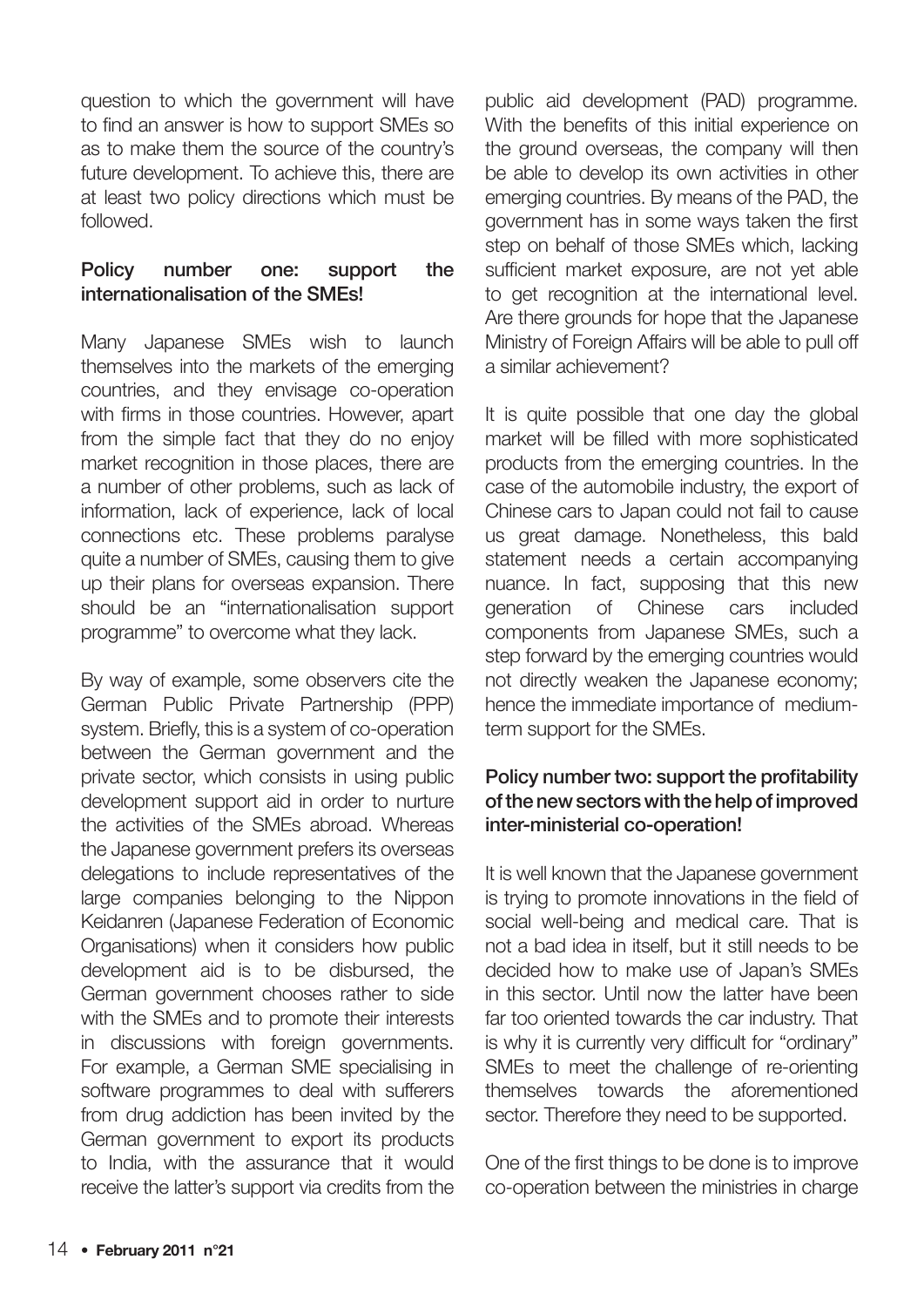of the policy of aid to the SMEs. Currently the SME "ministry" is a sub-section of the Ministry of the Economy, Trade, and Industry (METI) designated to take care of matters concerning such firms. However, the complexity of the policies to be put in place requires the cooperation of several ministries. One possible way of improving this co-operation could be to set up a "Council for Supporting the SMEs", chaired by none other than the Prime Minister. Once this council was up and running, improved co-operation between the Ministry of Foreign Affairs and the METI could only help in bringing about policies in support "internationalising the SMEs". By the same token, co-operation between the METI and the Ministry of Health and Social Security will enhance the effectiveness of policies intended to encourage the SMEs to turn towards the social well-being and medical care sectors. In this way, effective support for the SMEs is a real possibility.

In fact the idea of creating a "Council for Supporting the SMEs" was the brainchild of Mr. Nakayama, a deputy who assisted the former Prime Minister Hatoyama in preparing the dossier on questions relevant to the SMEs. Moreover, Mr. Nakayama's proposal was accepted by the former Prime Minister, who put forward the need to set up such a council before the Diet on March 4th 2010. Unfortunately, with Hatoyama's departure from office, the plan was not enacted.

Another proposal aimed at improving ministerial co-operation through creating a post of Minister in charge of SMEs has also been made. Moreover it was one of the electoral promises of the Minshutô (DPJ).

That being said, if the proposed "Council for Supporting the SMEs" or the "Minister in charge of the SMEs" have experienced difficulties in being put into practice, it is not because of an alleged lack of financial

resources but rather because of a lack of will on the part of the new government.

#### The "SME Charter"

The media paid no attention to it, but on June 18th 2010 the Council of Ministers of the Hatoyama government approved an "SME Charter". The issues addressed in that document are very close to the ones covered in this article. In particular, the Charter includes "a guide to the measures to be taken". Here are several excerpts:

"In order to enable the SMEs to succeed in their quest for new outlets internationally, we will strengthen the co-operation between the government and the private sector. We will also have to provide information connected with the changes in foreign markets, give assistance to the expansion of our outlets, and put in place various forms of support, particularly with regard to settling differences over intellectual property rights. The training of personnel competent to handle international issues, along with the provision of advice over making the best use of foreign human resources, will be integral parts of the government's support for a real internationalisation of the SMEs." The Charter also contains references to the importance of inter-ministerial co-operation.

If the government were to end up by considering this Charter to be just another electoral promise, that would be to commit an act of betrayal, not only of Japanese entrepreneurs but of the people of Japan as a whole.

#### Should we be worried about the public debt?

As was clearly shown by the polemic over VAT just before the elections to the Senate, the government and the media share the same view of the current crisis, since they both focus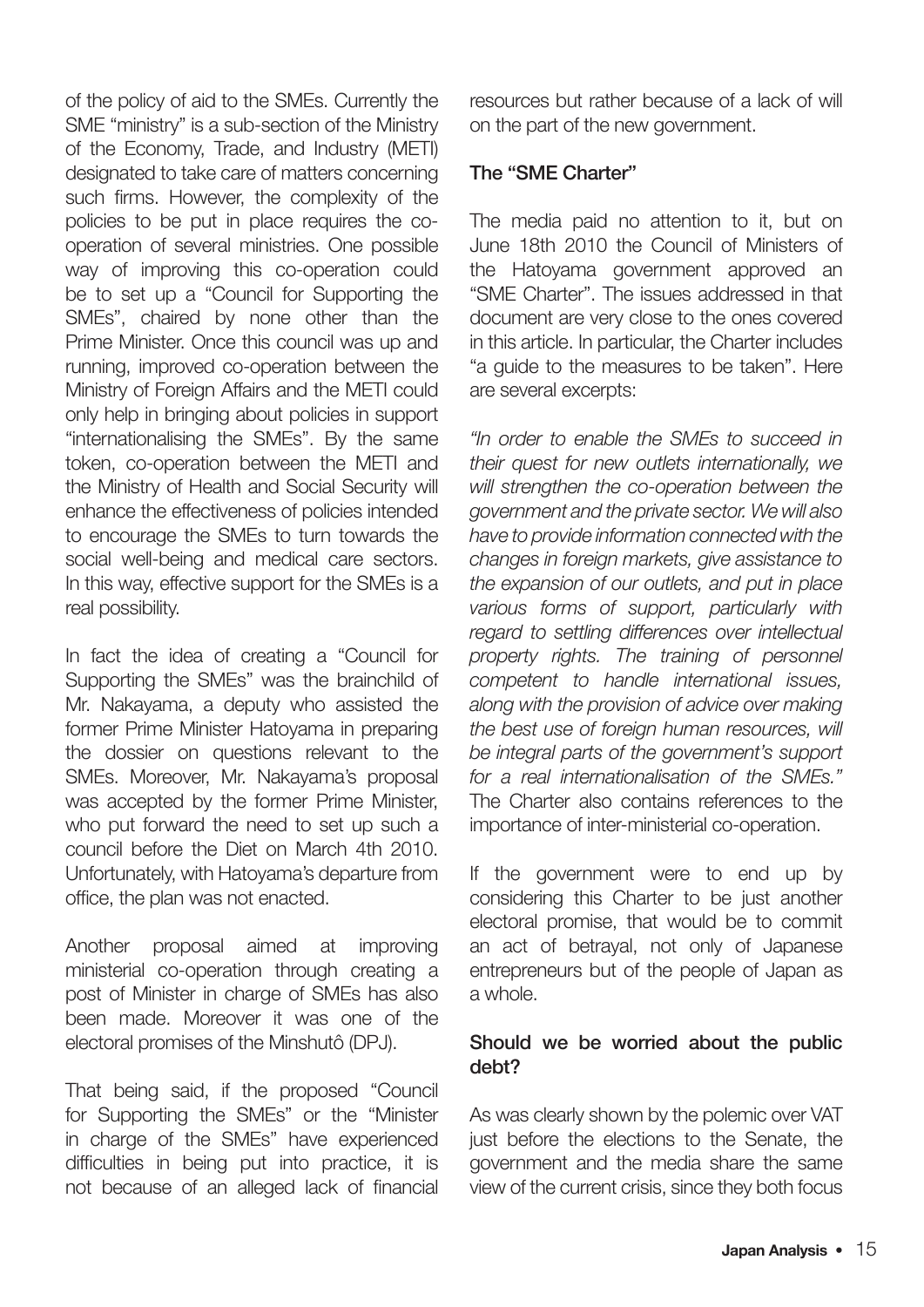on the problem of the national debt. In my view, this assessment is a mistake.

"If we do not correct the imbalance in the public finances, there is a risk that the IMF will step in to dictate terms to the Japanese economy". This statement made by Mr. Kan when he was still the Minister of Finance has since become the mantra of those who defend the legitimacy of raising VAT levels. However, in my view a period of calm reflection on the issue reveals the gaps in this way of reasoning.

Placing Japan "under IMF supervision" presupposes an injection of capital from that institution. But, since Japanese borrowing is calculated entirely in yen, repaying Japan's national debt could not be carried out by resorting to foreign currency but from funds held in yen. And in that respect, there is no reason for Japan to seek credits from the IMF.

Of course, that does not mean that the problem of rebalancing Japan's national debt can be set aside. However, the prospect of finding ourselves under IMF supervision again is not linked to this but to quite a different question: the trade gap. Indeed, since a deficit in the balance of trade means in the medium term a shortage of foreign currency. borrowing from the IMF would become a possible way of getting out of the crisis. To guard against such a risk, what we need is not the clamour for a reduction in Japan's national debt, but a strengthening of the international competitiveness of the country's SMEs.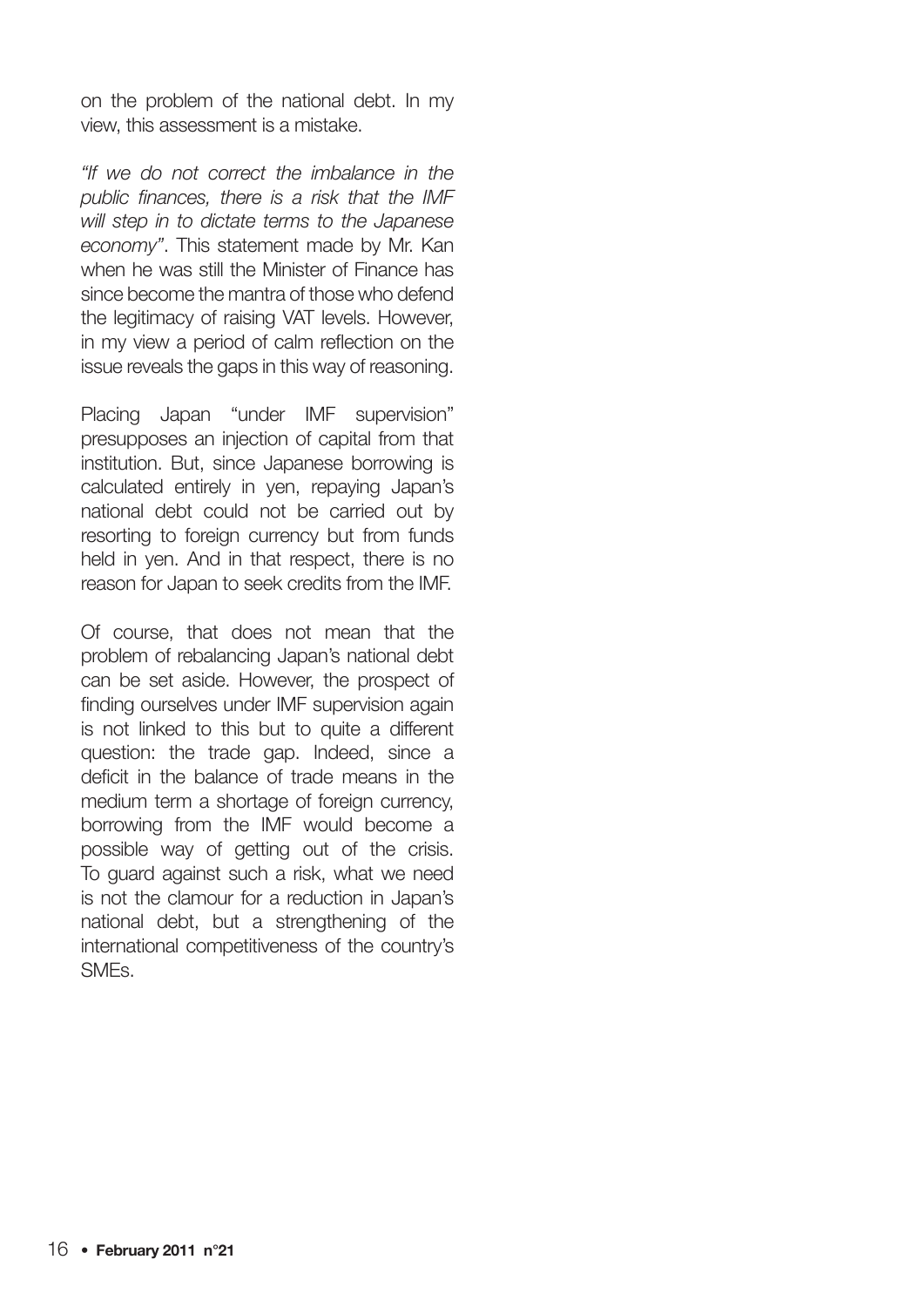

#### Excerpt from a dialogue between Motani Kôsuke and Oguro Kazumasa,

#### « First let the companies increase young people's pay! » [Mazu wa kigyô ga wakamono no jinkenhi wo fuyase], Voice, January 2011, pp. 138-145 (translated by Amélie Corbel, graduate student at Sciences Po).

Motani Kôsuke, an advisor to the Japanese Bank for Development, and Oguro Kazumasa, an associate professor at Hitotsubashi University, discuss the size of the generation gap confronting Japan, and the long term consequences for the country's economy. The solution which they recommend is to raise young people's pay.

Motani: As we all know, the government is trying to raise the levels of family consumer demand. Nevertheless, we have to recognise that some of its policies are aimed at "mistaken" objectives, mostly by focusing on indicators like economic growth. Now, at a time when stimulating domestic demand cannot be confused with stimulating economic growth, to make such a confusion leads to outcomes which, if not disastrous, are at least unforeseen by the original development plan. This point is well illustrated by the situation in the Yamaguchi and Wakayama prefectures. These two regions display a "natural" contraction in the numbers of workers in the chemical and metallurgical sectors, owing to the large numbers reaching the age of retirement and moving away. The consequent reductions in labour costs have enabled these two prefectures to improve the international competitiveness of their products,

making them the ones where GDP growth rates are particularly high. However, owing to the reduction in the number of workers, domestic demand is falling; the commercial areas are emptying, the number of bars is visibly decreasing, and the main retail chains are in no hurry to open new shops there. So, although the growth rate in these two prefectures is unparalleled at the national level, there is also the other side of the coin, namely a falling population and stagnant domestic demand.

Oguro: In the overall framework for supporting domestic demand, the government ought to concentrate more on the intergenerational income gaps afflicting the country. No-one can deny that nowadays the elderly enjoy a far higher standard of living than the young. In a sense, one might say that this is one of the effects of democracy: in a world where the number of old people is clearly on the rise, and if we agree that each generation behaves egotistically, it must follow that the politicians will pay attention to the opinions of the numerically larger generations. That can only reinforce the politics of headlong advance which have led to the present levels of public debt, which will therefore add to the burden on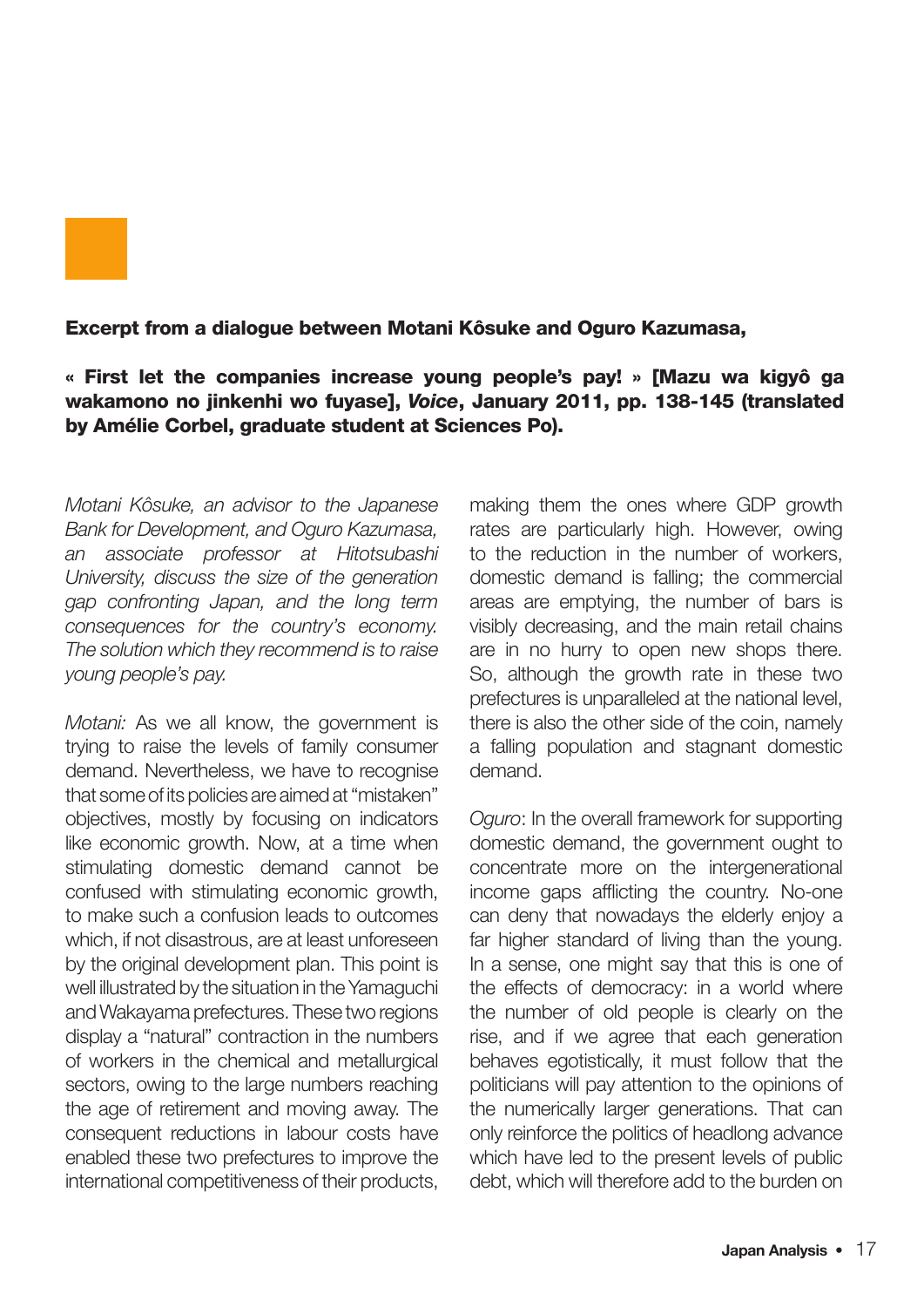the younger generations.

Motani: There is a similar situation to be found within the enterprises themselves. In order to improve the balance sheets, the natural fall in the numbers of employees as they retire is not compensated by the recruitment of younger replacements. In effect, that is how the choice is made to protect the wages of ageing employees by sacrificing those of the younger. But, if every enterprise behaves in the same manner, maintaining the buying power of former employees now in retirement, and lowering that of the younger ones, risks dragging Japan down into a vicious spiral of economic depression. Younger people are now impoverished to a level which the older generation cannot imagine. In an enquiry which asked the respondents what they would do if they had any money, the commonest reply from people between 20 to 29 years old was "get married"! With wages which do not even allow marriage to be undertaken, it is a waste of time to try to revitalise domestic consumer demand! The first step to be taken is therefore to raise the pay levels of the youthful labour force.

Oguro: Some people believe that the low buying power of the young is not a problem because the consumption by the older generation, who have greater resources, is growing. But we have to acknowledge that the desire to consume is potentially stronger among the young than among the ageing and the elderly. If a decision were taken to transfer money towards the younger generation, and if their anxiety over future prospects could be ended, a large part of those transferred funds would certainly be spent on consumer goods.

Motani: If you look closely at the balance sheets of certain large Japanese companies, you will see that from 1995 to 2006 the wages bills went down by around 14%! A great part of that reduction in labour costs fell on younger

employees; it is no wonder that there was a fall in domestic consumption. If we could provisionally transfer some of the retirement payments to the wages of the young, we could certainly sustain a proportion of domestic demand.

Oguro: We should not pass over the negative effects of the salary system based on seniority. Such a system increases the downward pressure on the wages of the young. By putting restrictions on recruitment to permanent posts, while increasing the number of temporary jobs, companies manage to keep all wage levels down.

The disquiet over the recruitment rates of qualified personnel has been met with rather unconvincing explanations. These present the low recruitment rates as one of the consequences of the global economic recession. According to this reasoning, the problem of youth unemployment would only be temporary, and the situation should be quickly rectified with the upturn. However, it is clear that such an argument takes no real account of the ongoing demographic changes.

Motani: And neither does it explain why the recruitment levels were lower in 2010 than in 2009. Moreover, since the employment of salaried staff represents a long term investment, logic ought to dictate that, in a period of recession, companies should not hold down labour costs. Actually a quick look at company balance sheets shows that business has picked up again. So the real explanation must be found elsewhere. If companies are not recruiting, that is because they think that domestic demand will fall in the long term. But why do they take such a pessimistic view of the future? It is certainly because they themselves are not investing in the younger generation.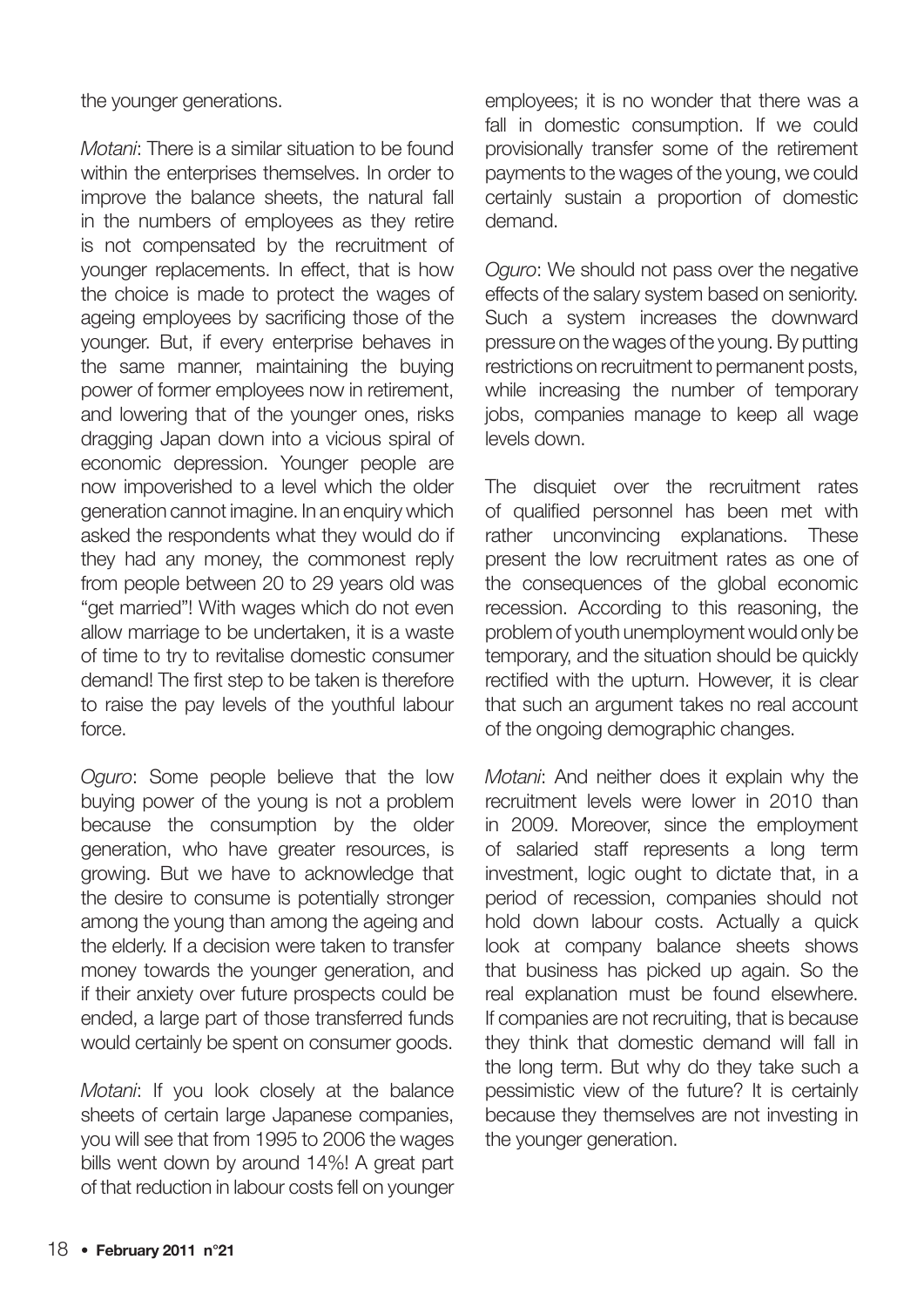Oguro: Since that point is not fully grasped, even the present government's policies for supporting recently qualified people are only temporary measures, which merely serve to defer the problem.

Motani: Some people have put to me the argument that increasing remuneration to the young could only lead to a return of inflation. However, if young employees were to receive half of the reductions in overall labour costs achieved through retirement, it is doubtful that inflation would be hovering on the horizon. There has been a failure to assess the real situation.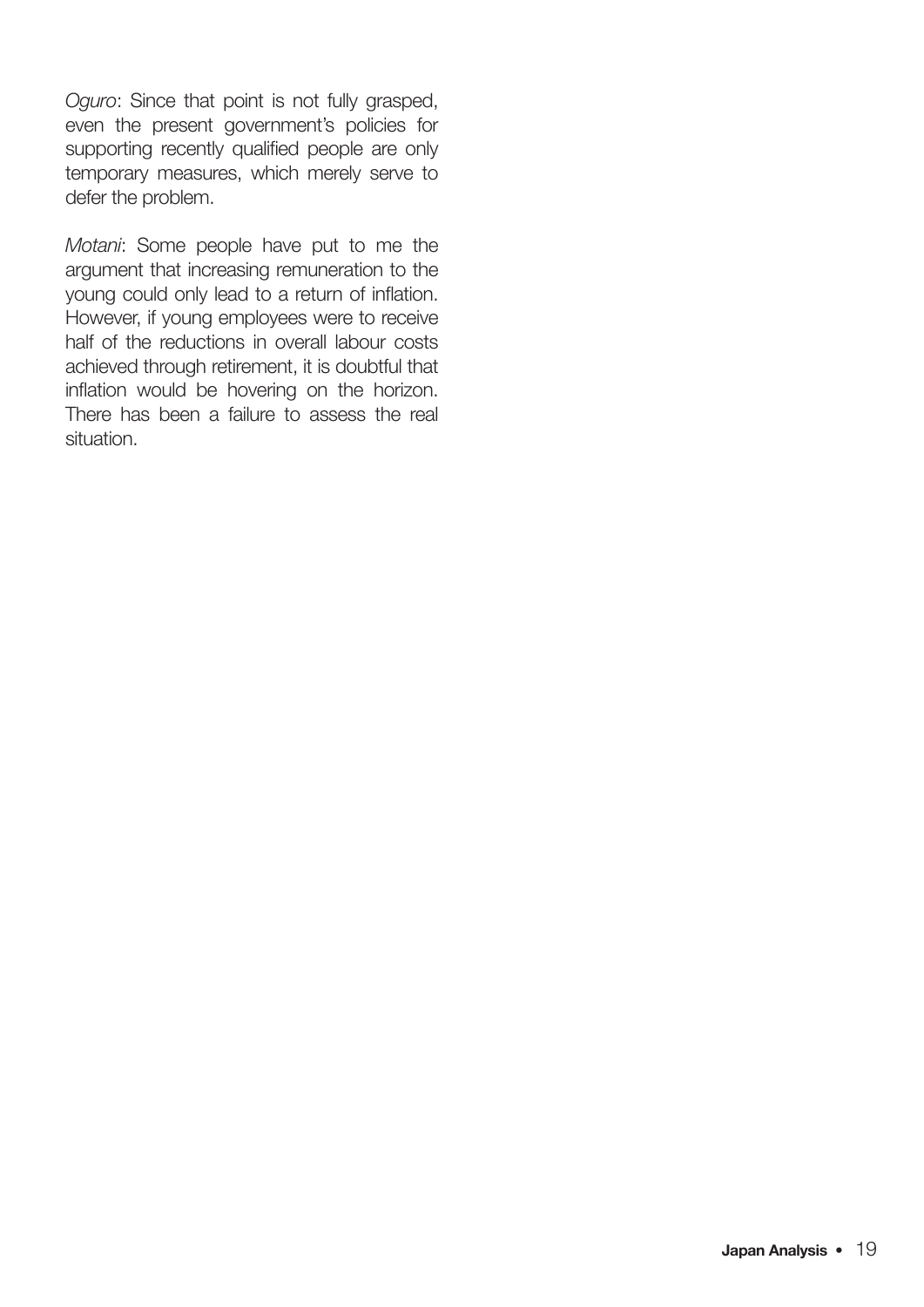

#### Ishiba Shigeru<sup>12</sup>,

« North Korea, China, and Russia have made a fool of Japan! Trampling on the Japanese-American alliance is an unforgivable blunder by the JDP » [Kitachôsen, chûgoku, roshia ni wazawareru nippon], Chûô Kôron, January 2011, pp. 94-101 (translated by Alexandre Roy, PhD candidate at Inalco and lecturer at the University of Toulouse).

North Korea has bombarded the South Korean island of Yeonpyeong, and in the seas off the Senkaku islands (Diaovutai in Chinese) there was the collision between a Chinese fishing boat and a Japanese coastguard vessel. Then, as though mocking the posture adopted by the LDP government, the Russian President made a visit to the Northern Territories.<sup>13</sup> Our neighbours permit themselves such actions because they know full well that Japan will do nothing. The reason for this is that the government of the Democratic Party opened a breach in the Japan-US alliance on the question of Futenma [the American air base]. That can only weaken Japan's position in East Asia. The conduct of foreign policy cannot be entrusted to the Democratic Party, which lacks both strategy and wisdom.

#### The "perspicacity" of North Korea

On November 23rd 2010, for the first time since the armistice of 1953, North Korea made an attack on South Korean soil. It happened very suddenly, but for my part I was convinced that something of the sort was going to occur, so I was not particularly surprised.

The attempted assassination of the South Korean President Jeon Duhwan in Rangoon in 1983, and the mid-air explosion onboard a Korean Airlines flight in 1987,<sup>14</sup> occurred at the time when Kim Jong-Il was going to be the acknowledged successor to his father, Kim Il-Sung. I do not know whether this was a ritual for declaring allegiance to the new leader but, in periods of interregnum, North Korea [always] stages some event or other. For the present succession, the events in question are Cheonan affair<sup>15</sup> and the bombardment of Yeonpyeong.

But they too are not complete idiots. It is quite possible that on this occasion the "ceremony" will stop there, because they know that if they

A member of the LDP and Chairman of the party's finance committee, he has occupied several ministerial posts, most notably that of Minister for Defence.

<sup>13</sup> The four islands in the Kurile chain (Habomai, Etorofu, Shitokan, and Kunashiri) claimed by Japan - *trans.*

<sup>14</sup> Blamed on North Korea - trans.

<sup>15</sup> Named after South Korean warship said to have been sunk by North Korea on March 26th 2010.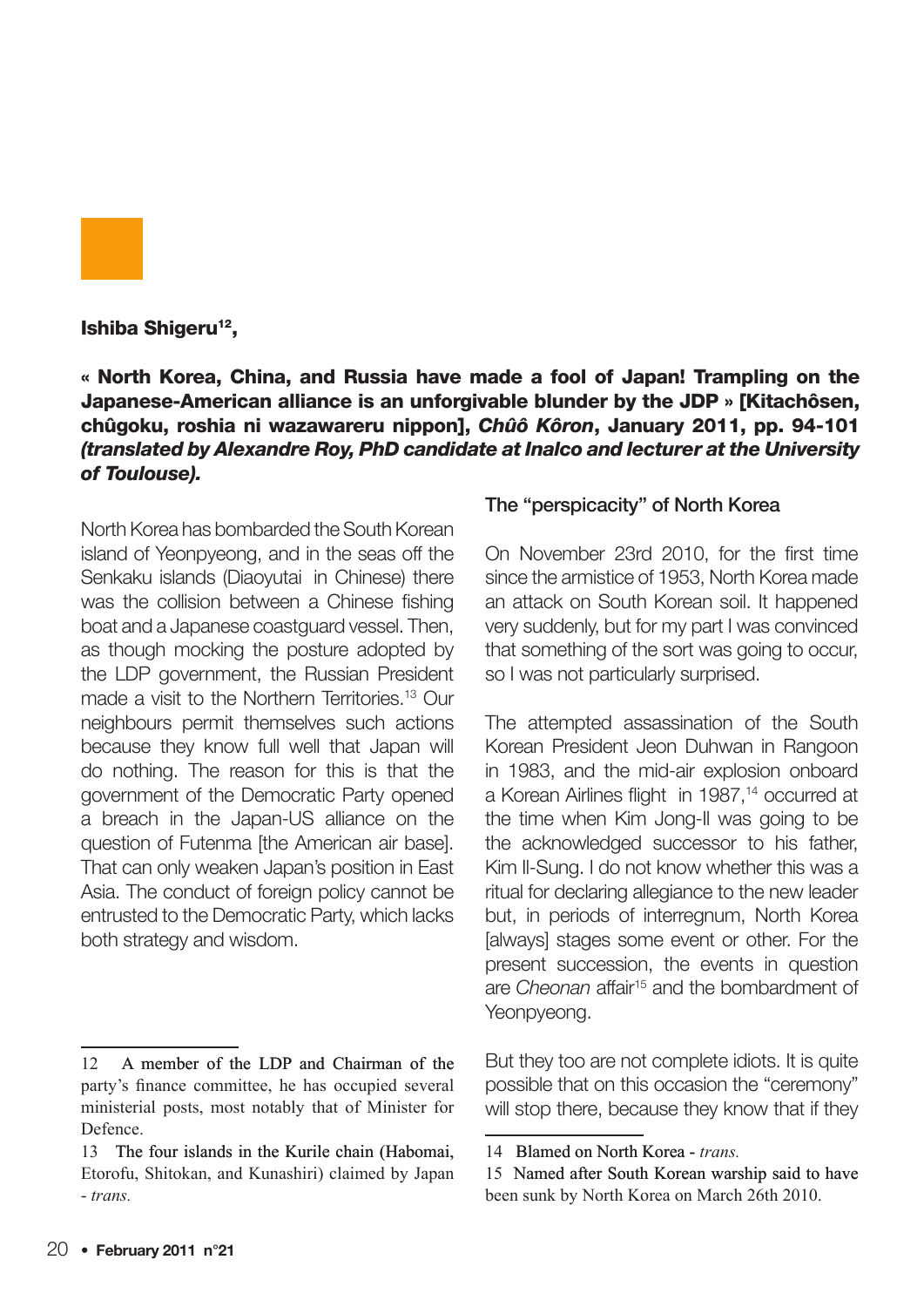go too far they end up hurting themselves. I believe that the planners on the other side, in North Korea, have grasped that if matters go no further, there will be no problem; moreover, at the time of the Cheonan affair, China was willing to cover up for Pyongyang. South Korea having ceded overall military command at times of emergency to the United States, it was in no position to decide on a general counter-attack on its own. Naturally, then, neither that country nor Japan can hope to inspire fear.

The country which has the power to stop the mad course of action followed by North Korea is of course China. As long as North Korea has the Chinese shield as a rearguard, it will most probably continue with its unrestrained displays of bad temper towards the international community, even after another change of leadership.

To get China to change its position, the United States, Japan, and South Korea need to speak convincingly with a single voice. For China, the need to protect North Korea constitutes a real burden, and then, when something untoward happens, the flood of migrants poses serious problems. I believe that approaches from this practical point of view are the only way to convince the people in charge. It is crucial that we reach a consensus before North Korean missiles become more accurate and capable of reaching the North American continent.

To achieve that, a strong and resistant Japanese-American alliance is indispensable. I will return to this.

#### Why did the Senkaku islands incident happen?

It was on September 7th that the incident involving the Chinese fishing boat off the Senkaku islands occurred. In September and October the East China Sea is regularly hit by many typhoons, so it is normally a time when fishing boats do no go out. But, exceptionally, this year the boat in question set out "to fish" and what is more, it was reportedly in a deliberate collision with a Japanese coastguard patrol vessel ... is it really going too far to wonder whether that too was not a matter of a deliberate governmental decision?

This is only my personal opinion, but I cannot help feeling that China was "testing" Japan. The newly appointed Japanese Prime Minister [Yukio Hatoyama] had announced that the Futenma [marine] base would be moved "overseas, or at least out of the department of Okinawa". After trampling underfoot an agreement which had taken over ten years to hammer out [eventually signed by Japan and the US in 2006], he calmly declared that he had "finally understood, after much reflection, the importance of the marines as a deterrent force". This made him look tough. .. Yet, during an official visit to China in the company of forty parliamentarians, [Ichirô Ozawa] cheerfully declared "I am the commander of the People's Liberation Army in Japan". Some observers, and not only the Chinese, might rightly wonder what is going on in our country...

In this situation, Beijing wished to mount a coup, picking a moment when Japanese politics was absorbed with the election of a new leader to head the party,<sup>16</sup> and persuading itself that even if the government would be affected to a certain extent, that could not cause serious damage. Wasn't that sort of thinking behind Beijing's actions?

Whatever they were thinking, in fact as soon as the Kan government took office, it faced

<sup>16</sup> In September 2010, Naoto Kan and Ozawa Ichirô were struggling for leadership of the Democratic Party (at that time the majority in the parliament); Naoto Kan won the primary round and was reinstalled, which meant his return as head of the government - *trans.*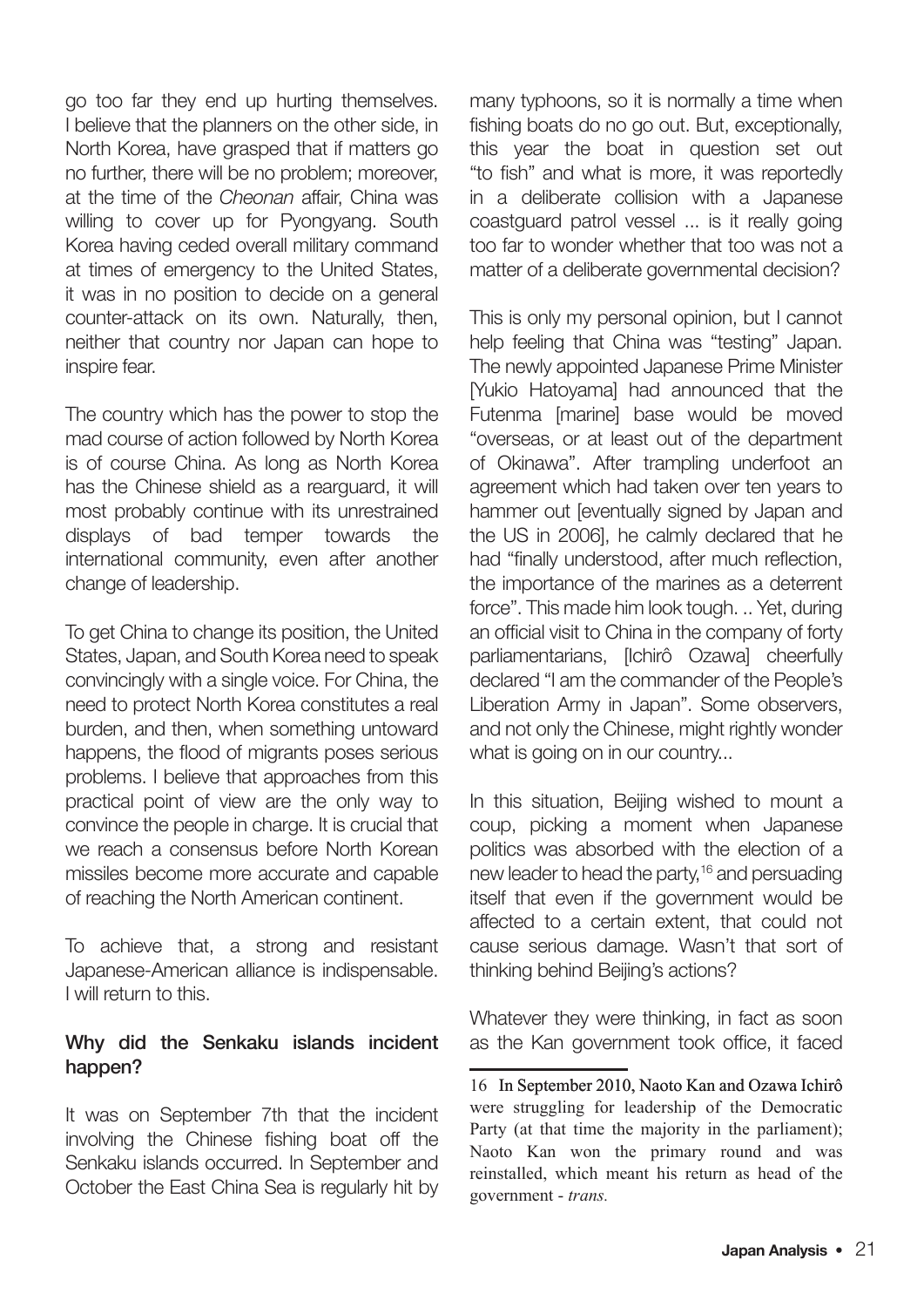great difficulties from the incident and was finally seriously shaken by it. The completely senseless response by the government to this matter not only aroused anger among the Japanese but also, in turn, caused embarrassment to China.

With regard to the behaviour of the Chinese fishing vessel, it is clear that, even if its exact motives are unknown, it was not a matter of simple poaching. But it would be a mistake to say that "it only had to be forced out, as on previous occasions, to avoid any problems". No, it was necessary to arrest the captain, as was in fact done. Otherwise, we would have undermined our position by wishfully asserting "that no territorial problem exists in the Senkaku islands". Next, however, the right decision would have been to just put the matter before the courts, and let them decide the outcome according to the laws of Japan.

But the way out taken by the Democratic Party government, by freeing the captain without legal proceedings, was a real abdication of political responsibility. So the government attempted a wholesale denial of the political ramifications of the incident by declaring that "the decision to release the captain was in the power of the prosecution service of Naha [Okinawa prefecture]" .... an unimaginable reaction. (...)

#### A blow to the Japanese-American alliance

I suggested above that the Senkaku islands incident was a coup staged by China. In early November, the Russian President A.Medvedev paid a visit to the island of Kunashiri. This was the first time, even going back to the Soviet era, that a Russian leader had set foot onto the Northern Territories.

In fact, Hu Jintao and Medvedev had met five times that year [2010]. Right in the middle of the Senkaku incident they met and issued a statement that they "share the same awareness of history". It is rather strange for a [Japanese] political leader not to consider that an act of aggression. And what more can be said about a government so weak that it was unable to assess the true measure of the crisis, when it even tried to play down Medvedev's visit to the Northern Territories by calling it "a purely domestic matter" and limiting its response to affirming "we are in the right"?

Such a move on the part of a neighbouring super-power cannot be a fortuitous act. I believe that, underlying this whole series of events, including the actions of North Korea, is the enfeeblement of the Japanese-American alliance.

Since the problem of the Futenma base arose, there have unquestionably been strains within the alliance. Despite this, the Democratic Party government declared from the outset its intention to "stand firm in our dealings with China". Likewise in its dealings with Russia, the government produced empty condemnations of its "illegal occupation of the four islands of the Northern Territories". At a time when our alliance with the US is facing difficulties, what is the point of seeking a quarrel with China or Russia? And if the intention is to stand firm against China, for example, it is necessary not to alienate Russia.

When I was Director of the Self-Defence Agency,<sup>17</sup> Sino-Japanese relations were at such a low point, owing to the visits by Prime Minister Koizumi to the Yasukuni shrine, that an official visit by my predecessor (Nakatani Gen) had been turned down. When I became a minister shortly afterwards,<sup>18</sup> I first went to Washington where, with my opposite number D. Rumsfeld, we were able to reach a broad

From September 2002 to September 2004 - *trans.* The Self-Defence Agency became a ministry in January 2007. Ishiba became its Director again between September 2007 and August 2008.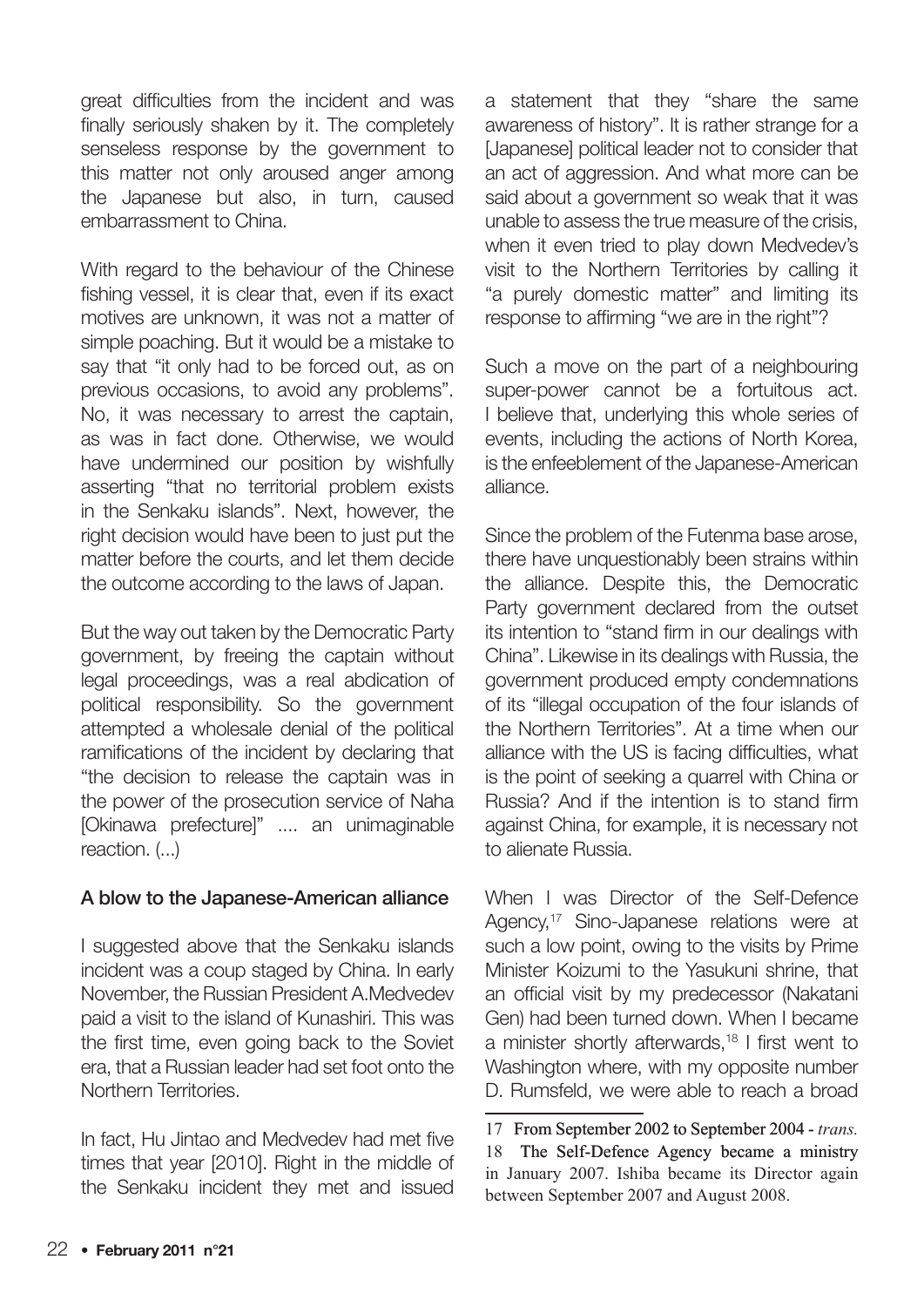agreement in our respective views. I then decided to make Russia my next stop. There too I was able to reach an agreement with the Defence Minister, Sergei Ivanov, the present deputy Prime Minister. A few months later it was his turn to honour us with a visit to Japan. Through these actions I drew the attention of China; they did not like the situation but they did not know what to do about it. Then I visited India. That was when China suddenly showed an interest and invited me to make an official visit there.

Diplomatic exchanges are games of advance and retreat based on relationships of trust. At present there is no trust in relations with Obama, or with Medvedev either. In this situation it is impossible to consider entering into discussions with China.

#### The Henoko "stop-gap"

This year, when I looked at the usual Chinese military parade, I was shocked. Hu Jintao presided in uniform, not in civilian dress. Those images showed that the army had "increased in power" within the regime.

If it is the army which is in control, obviously its control by civilians becomes problematic. This is a frightening situation, particularly if the navy, which will necessarily go on trying to limit the influence of the army, should openly stake a claim to extend its prerogatives at the very same time when the desire to expand its naval power is gaining ground in China. Every day I feel more deeply the growing importance of strengthening the Japanese-American alliance and the need to recognise the deterrent power it exercises on a daily basis.

So where to begin? With regard to relations with the United States, the step by step repair of the damage done can only be approached through concrete actions. While it is true that, in the context of the elections to the governorship

of the department of Okinawa, Nakai Makoto himself (who was re-elected) had to stand on the basis of removing the Futenma base from Okinawa, the full responsibility for this retrograde step falls on the shoulders of the Democratic Party. It should not be forgotten that the whole problem arose from the fact that absolute priority was given to neutralising the dangers of the military base [for the coastal] population].

There are very precise reasons why the US marines want to station their helicopters on Okinawa. If it was only a matter of covering the Korean peninsula, anywhere on the shoreline of the Sea of Japan would do. But the island of Okinawa is situated precisely at a favourable geographical point which enables the Americans to integrate Taiwan into their theatre of action, while also being able to mount operations involving the use of air power. Obviously, the base's deterrent ability would amount to nothing if it were situated abroad, but that would also be the case if it were simply relocated away from Okinawa. So it is quite impossible for the American army to leave Okinawa. As for the dangers from the Futenma base [to the coastal dwellers], it must be conceded that its relocation to Henoko would provide the best outcome.

That does not mean that there should be a permanent military establishment on the ground in Henoko. If the cargo-carrying Osprey MV-22 helicopters were to be put into service, that would increase their speed and range, which would make the "relocation away from Okinawa" conceivable. My personal belief is that there should be a clear direction towards making the relocation to Henoko a temporary stop-gap solution.

Now is the time to take this measure: it is by making an effort to re-establish trust that we will put the Japanese-American alliance onto a new footing. It is not a question of just renewing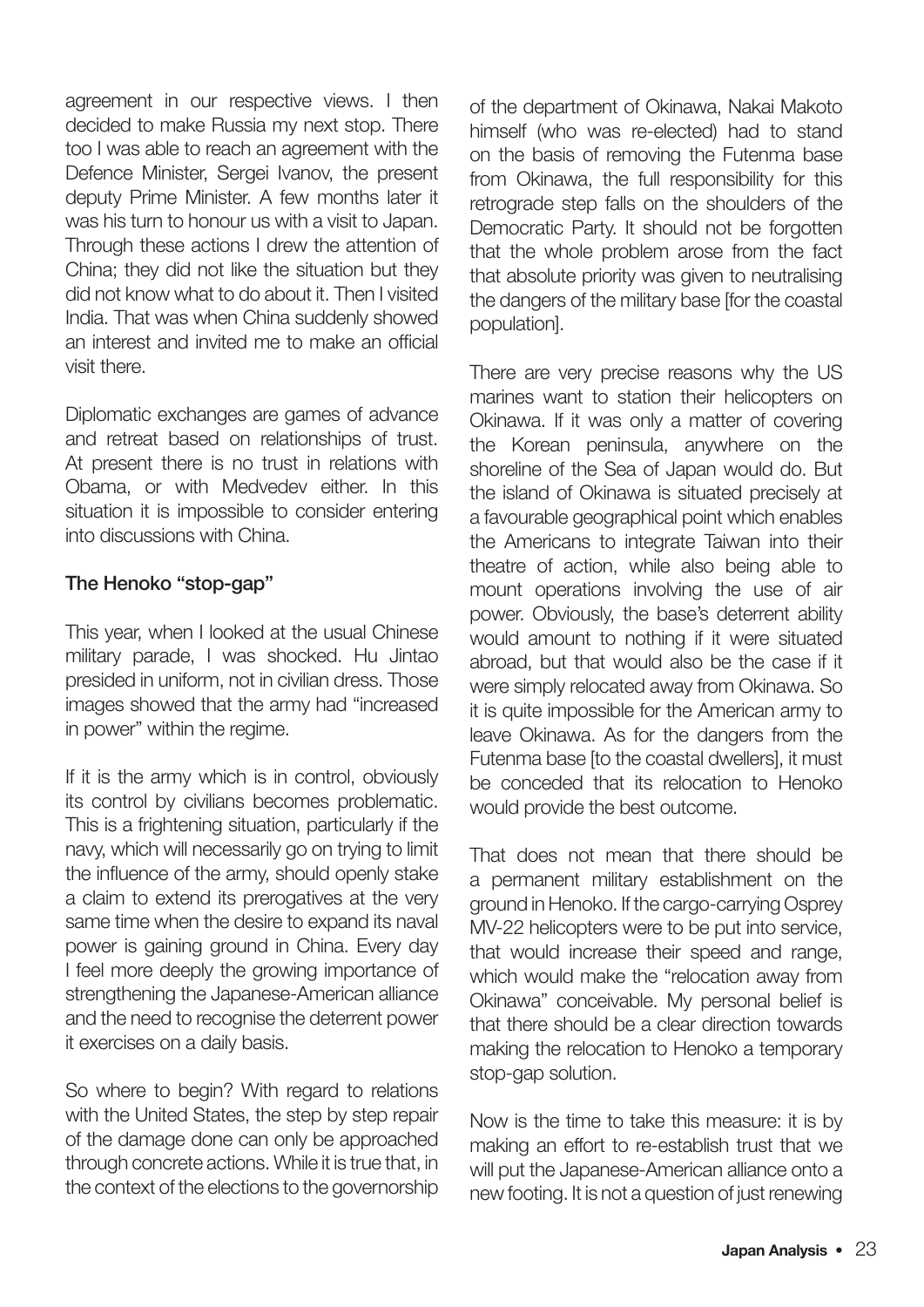the previous arrangement, but of proceeding to an absolutely necessary "rebuilding" of links, taking full account of the current state of the global situation.

Is the present Japanese-American alliance really working? In reality, there are many problems. For example, overall command is divided between Japan and the United States, which could severely impede the need to respond in the case of a sudden attack.

And then it must be said that the treaty of alliance itself has certain limits. The statement by Secretary of State Hillary Clinton, to the effect that "the Senkaku islands are covered by the treaty of alliance" surprised many people<sup>19</sup> ... because this statement contrasted with her earlier reply to the Senate when she was asked whether the US army would be "mobilised" or not. In general terms, then, it is up to us to defend our isolated islands, since the treaty itself only covers the territory where Japanese executive, legislative, and judicial powers are exercised. If we were to be subjected to air attack outside our territory [defined in these terms], the treaty would not apply.

It is a matter of urgency to reconsider the terms of the treaty on security, and to expunge from it all the problems of a legal nature or those connected with installations and equipment. We also need to reform the law governing the Self-Defence Forces, so as to allow them to act independently, at least in order to come to the aid of Japanese nationals and to ensure the security of out territorial waters. We also need a complete revision of the Defence white paper. The important point is that it must be Japan who proposes these reforms, and to collaborate with the United States in building together a solid edifice which can be relied on in the future.

<sup>19</sup> This was reported by the Japanese Minister of Foreign Affairs (S. Maehara) following his meeting with Clinton on September 23rd 2010 - *trans.*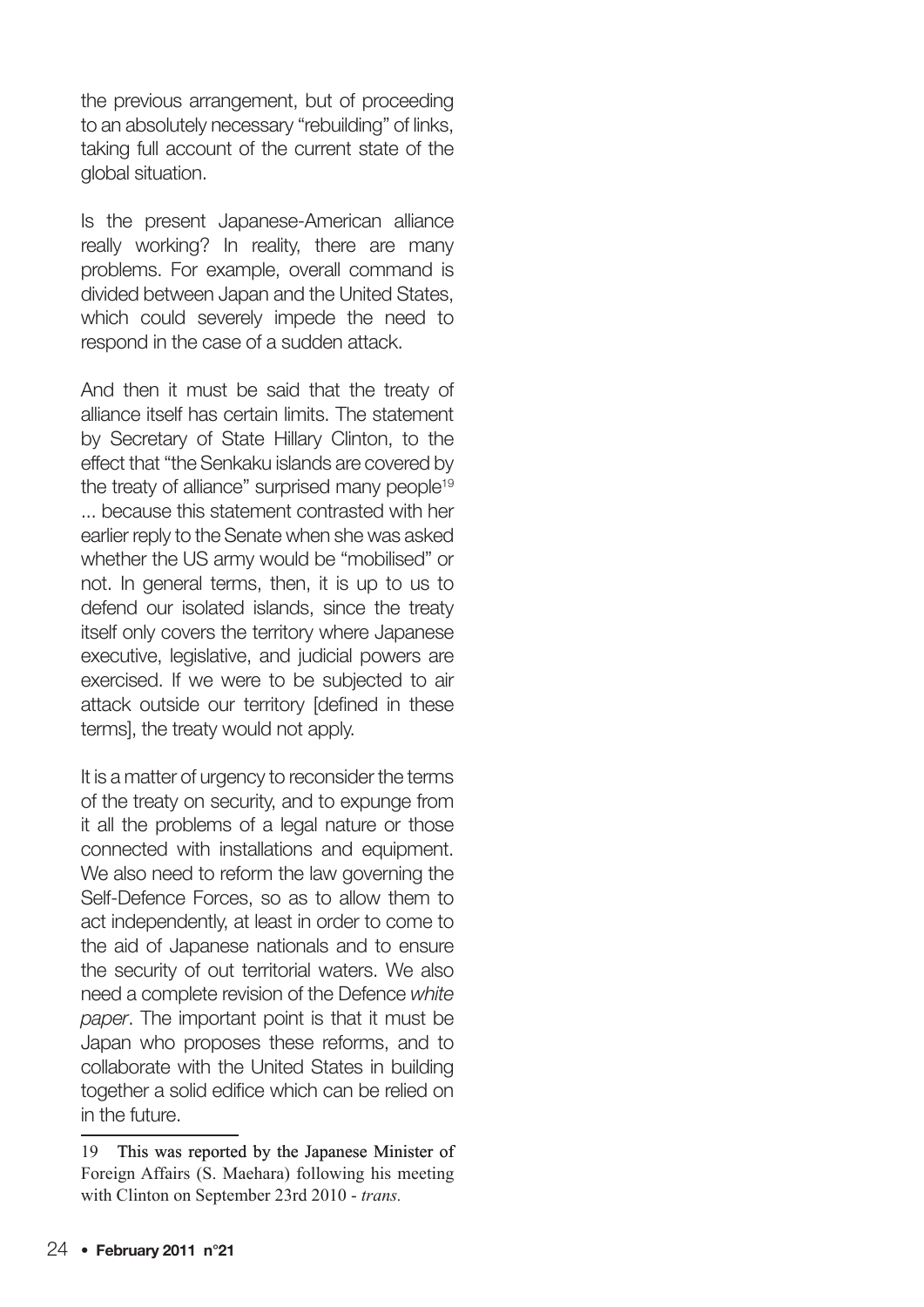

Tsuji Kôgo<sup>20</sup>,

« China's decision making process in foreign policy: the discord between the 'tiger and the panda' », [Chûgoku taigai seisaku no kettei katei. « tora to panda » no fukyôwa-on] Sekai, December 2010, pp. 108-114 (translated by Alexandre Roy, doctoral candidate at Inalco and lecturer at Toulouse 2)

#### The three trends in China's foreign policy

Chinese diplomacy has two faces: the peaceful lazy panda, and the roaring tiger with claws bared. As it becomes a great power, China seems increasingly inclined to show the face of the tiger. Good examples of this are the recent tensions over the Senkaku islands problem and the award of the Nobel peace prize to Liu Xiaobo. It is quite normal for a country to alternate between the tiger and the panda (or between the policies of the carrot and the stick) to achieve its diplomatic purposes. But, in the case of China, the gap between the two is extreme, suggesting even that it is not a matter of one and the same State. Can the same State really make use of a display of two completely contradictory faces? Or does it perhaps do so unintentionally? Without becoming lulled by the smile of the panda or startled by the roar of the tiger, I would like to analyse the issue by taking the process for formulating foreign policy in China as my starting point.

In the background to this question is the fact that China has changed greatly in every domain (political, social, and cultural) following the policy of reform and opening up launched in the 1980s. As a result, the interests and attitudes of the social groups have themselves become diversified. The overall dynamic is centred on the complex interrelationships between three crucial problems: China's dream of becoming a great power, the wish to undergo increasing economic development, and another issue which is becoming a particularly sensitive topic nowadays, namely the desire to ensure social stability. Don't these three objectives explain why China oscillates haphazardly between the face of the panda and the face of the tiger? (...)

#### China's behaviour over the problem of the Senkaku islands

Firstly, with regard to diplomatic channels, the first secretary to the Cabinet, Sengoku [Yoshito] declared after the captain of the Chinese vessel had been set free, "There was a lack of information. With China one must not depend exclusively on the Ministry of Foreign Affairs" (Mainichi, October 1st 2010). The substantial issues behind this statement remain unclear, but by mentioning the need

<sup>20</sup> Born in 1934, formerly director of the daily newspaper Mainichi in Beijing, and a professor at Tôkai University.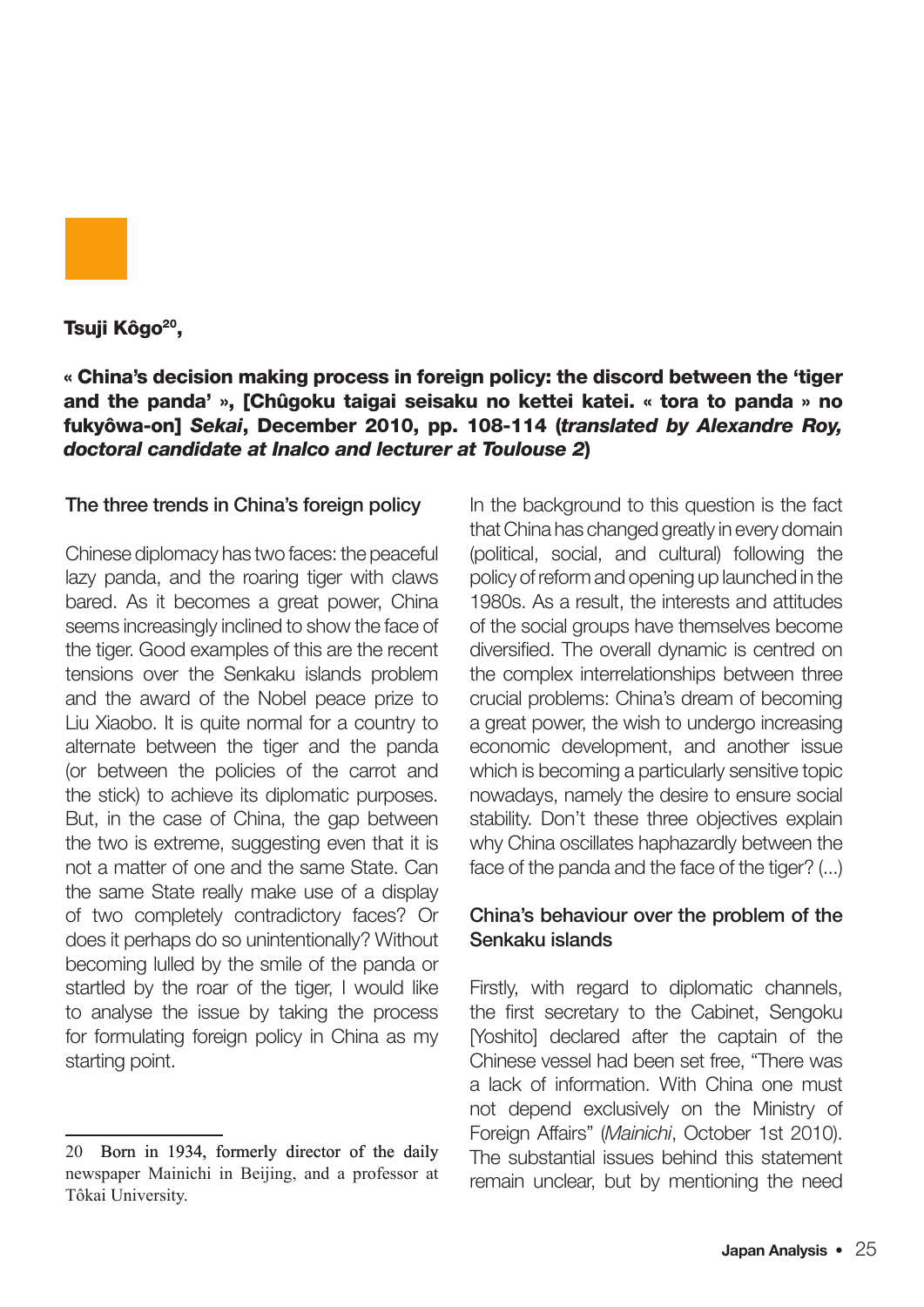to go through several different channels, he was recognising the impossibility of reconciling the different components in the diplomatic exchanges between the two countries. It is obvious that diplomacy, in the broadest sense, is constructed out of different state and civil interests. For example, at the time of the normalisation of Sino-Japanese relations  $\lim_{t \to \infty} 1972 - \text{tr.}$  the situation had already been normalised to a certain extent through the system of "Trade on the basis of specific agreements" [Memorandum Trade, 1967- 1971]. This was trusted by both parties, and trust was also sustained by the mediation of the Kômeito [the centre right party]; but nowadays such intermediary channels have almost ceased to exist.

On the question of the problem of the Senkaku islands, two different tendencies can be extracted from the Chinese reaction. The first is of course the so-called "hard" reaction which runs right from the beginning of the incident through to the public reaffirmation of its territorial claim to the islands. At the United Nations on September 25th, Prime Minister Wen Jiabao declared in a harsh tone that "China gives as great importance to friendly relations as to principles, and unbendingly defends its major national interests. In the matter of gaining full and complete sovereignty, and the unity of its territory, China will never make any concessions". For his part the spokesman from the Chinese Foreign Ministry made further fierce declarations, and on September 20th four Japanese were held hostage.<sup>21</sup> But despite that, at the same time the Vice Minister of Foreign Affairs Dai Bingguo skilfully called for "political conciliation" (September 12th). On October 4th there were meetings between Japan and China in Brussels, and the importance of "reciprocal strategic relations" was reaffirmed. Following the freeing of the captain of the Chinese vessel, the Japanese

hostages were released in their turn; a calmer atmosphere was established and the territorial problem was mentioned less and less. At that moment, the incident was about "to be shelved without being settled", just as it was under Liberal Democrat rule. But then, on October 16th and 17th anti-Japanese rioting broke out and spread; and tensions rose again.

(...) [On the internet, in China] regrets have been expressed over China's having "seas but no ocean" (the East and South China Seas are easily reached, but the Pacific and the Indian Oceans are not). At present, China for the first time in its history is breaking out into the open seas and wants to control a large maritime area, with its eye as much on undersea resources as on oil pipelines and territory. A book came out last year under the title of China's maritime supremacy (by Zhang Shi Ping, People's Daily publications) which goes back in history to the time of the great explorations to assert that a necessary condition for a powerful State is the preservation of its "maritime rights". Similarly, within the context of the Senkaku islands incident, aggressive statements with a militaristic edge have become more common in civil society. One blog, for example, proclaimed "China's navy has now become powerful and must attack the Senkaku islands". And: "Japan is training with the American navy in joint exercises for the reconquest of isolated islands, and as the preparations are complete, they are ready for action!" according to Duowei xinwen (September 21st). Or again "The real goal of the Japanese-Americans is the defence of Taiwan (ibid. October 7th), and "Is China targeted?" (Jingjin guancha, internet). There are also extreme proposals to be found, such as going so far as to say that in order to let the Chinese navy break through, the Senkaku problem should be used to seize the islands of Okinawa. (Nanfang, internet October 23rd).

(...) Obviously, with regard to the Senkaku problem, as far as the central authorities

Employees of the Fujita company in China who were accused of spying.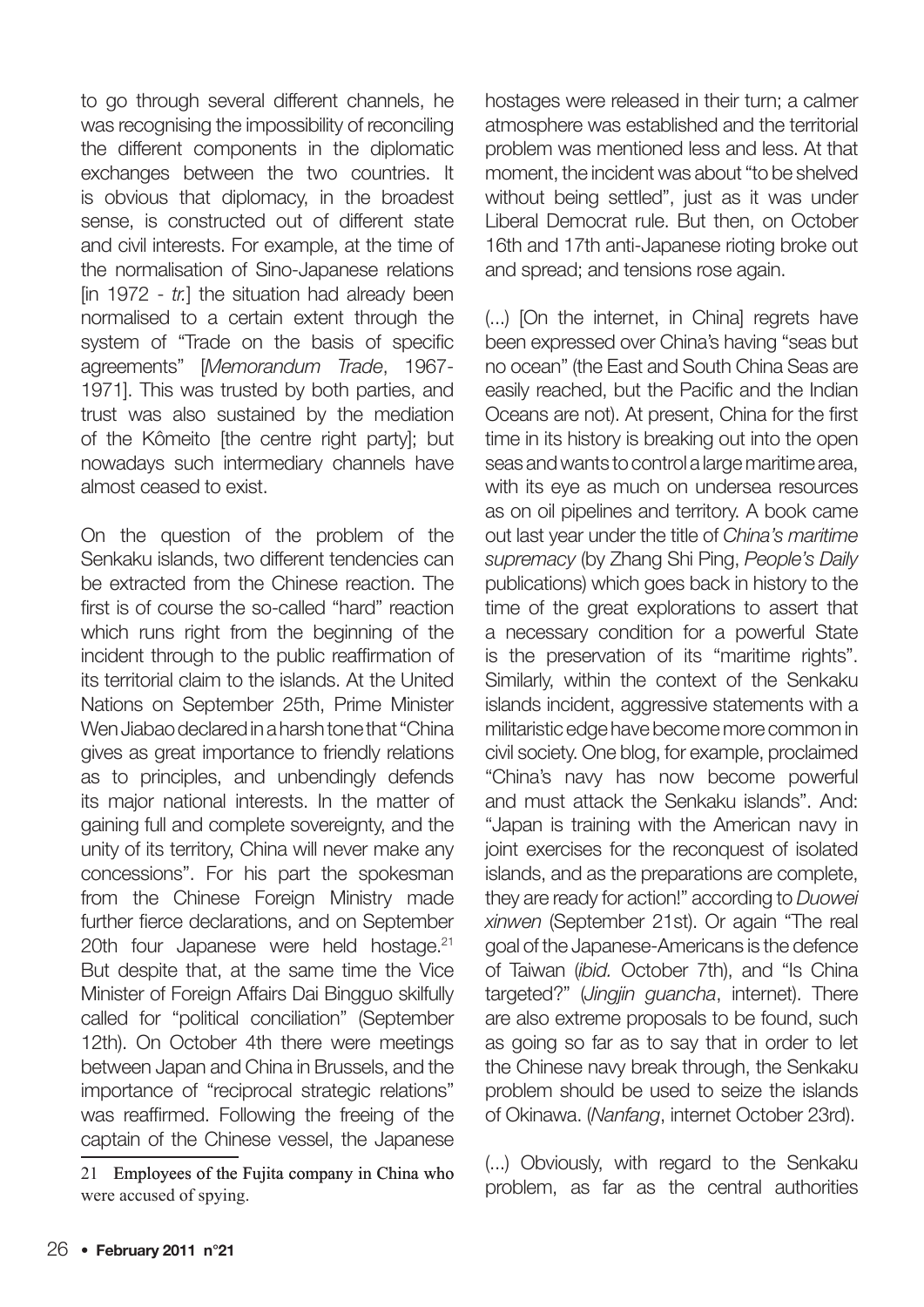(or some of them) are concerned, if it was necessary to whip up "patriotic feelings", the anti-Japanese demonstrations could just go on. However, reports showing that ordinary people are not interested in the incident, or else know nothing about it, are winning out over statements to the effect that "the whole Nation is in indignant uproar". What can be seen clearly is that the Chinese Americans who are strongly opposed to Japan joining the UN Security Council - have kept silent, and that even most of the countries which receive massive aid or enjoy economic support from China (apart from North Korea and Venezuela under President Chávez) have not made any statements in support of Beijing.

#### Domestic debates and "primary interests"

What is even more interesting in the case of the Senkaku problem is that there have been debates inside China itself. The participants have argued for very different positions. One example is the distinguished diplomat Wu Jianmin, the former ambassador to Paris and president of the China Foreign Affairs University, who argued that it is possible to follow other policies rather than harping on about a trivial territorial issue. He added that the boycott of Japanese goods was pure madness. In response the celebrated leftwing blog Wuyou zhixiang ("Utopia") put out an article calling Wu a "traitor to the Nation" (October 1st). The closing communiqué of the CCP Central Committee at the end of the 17th Congress focused on domestic policy and economic construction, and was content to call for the development of China's "soft power" without even mentioning the Senkaku islands problem or the "interests of major importance". That is perhaps due to the fact that within the CCP, no consensus has been reached over Sino-Japanese relations.

However, at the same time, and it must be admitted that it has no connection with the Senkaku issue, there has been the award of the Nobel peace Prize to Liu Xiaobo. That came at a bad moment for the Chinese government. China's reaction, as it criticised the jury's choice, served to increase international distrust over China's growing power and exacerbated the denunciations of the "Chinese bogeyman".<sup>22</sup> On October 14th, a hundred intellectuals (including the philosopher Xu Youyu, the writer Dai Qing, and the former Director of the research centre on Japan, He Fang) openly signed a declaration spread on the internet, calling for the release of Liu Xiaobo. On October 7th, the editorial column of Huanqiu shibao (World News) fiercely attacked "the award of the Nobel Peace Prize ... intended to break China apart in the same way as the USSR". So public opinion was well and truly divided. (...)

#### The identity which China wants internationally recognised

As we have seen, the contradiction between "the tiger and the panda" is basically linked to the fundamental political direction needed to resolve domestic problems, along with the debates taking place to decide on which direction to take. That is to say, it would seem that China is attempting to settle the issue which is the key to its future: what kind of internationally recognised identity does it want? Or, in other words, "Where is China going?"

<sup>22</sup> *Chûgoku ishitsu-ron* means literally "Chinese particularism". This expression refers back to the international friction faced by Japan during its economic rise in the 1970s and especially the 1980s, accompanied by numerous publications and debates drawing a xenophobic image of the new power of Japan (*nihon ishitsu-ron*). Here the writer is applying the expression to modern China, which explains the quotation marks (although the expression is not Chinese, it is often quoted in Chinese press reports of Japan's analyses of the Senkaku islands affair).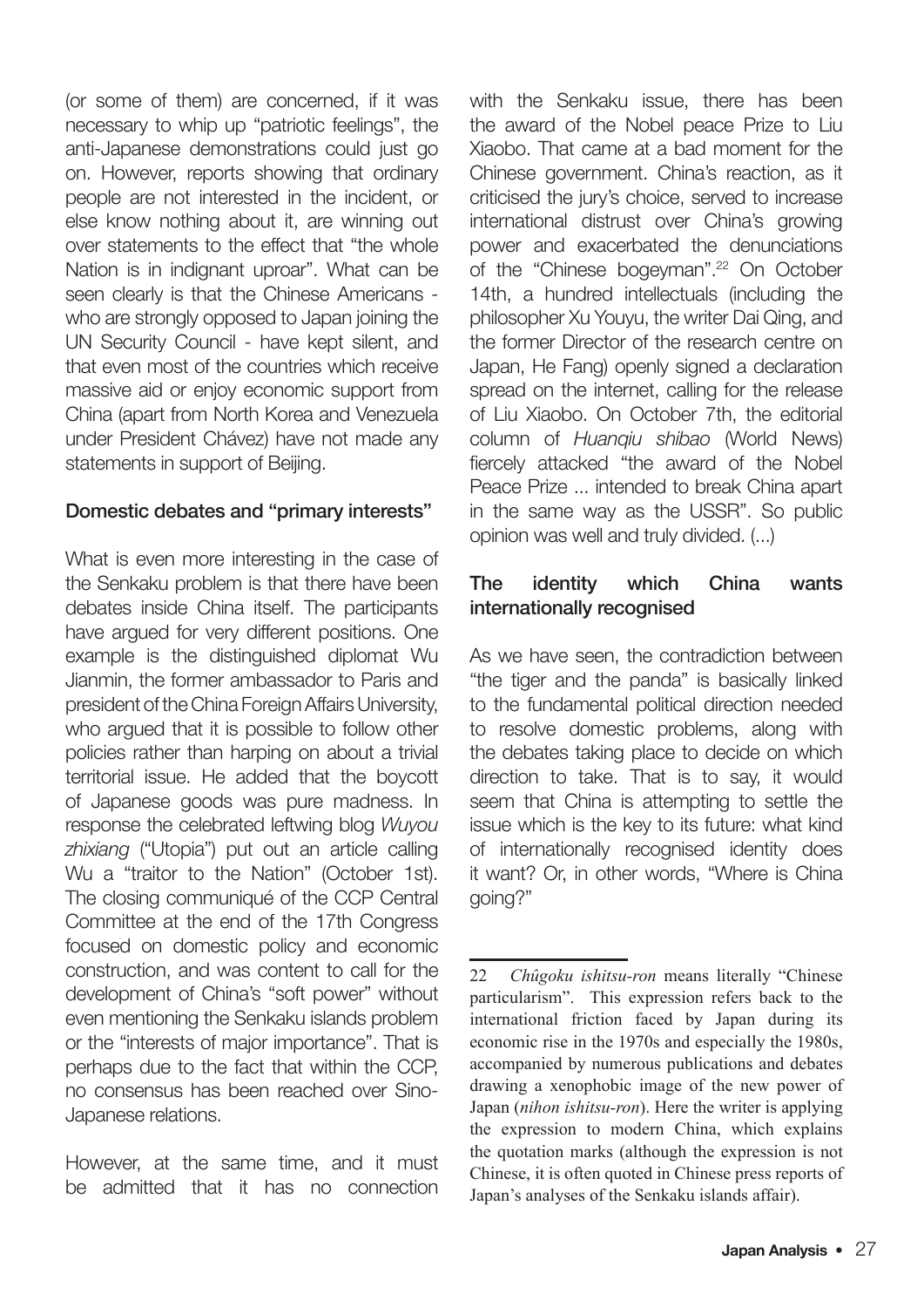Nonetheless, China is different from previous totalitarian regimes, such as pre-war Italy, Germany, and Japan, or the Soviet Union, in that lively debates over the future of the country are semi-authorised. Of course, this is a long way from complete freedom of speech, as was shown by the way Liu Xiaobo's "Constitution no. 8" was considered an attack on State security. Nevertheless the publication of articles, essays, and analyses which are totally different from one another, including strong criticisms - admittedly within definite limits - of the Party and the government, is now allowed, and all these documents circulate widely on the internet.

China is facing a series of choices over its political regime, its economic policies, its social problems, and its cultural development. In every domain the problems are getting more serious. In the first place are the problems concerning human rights, the environment, and investments, but there are also the issues of social inequality, corruption, social security, health care, education, civil law, population growth etc. To deal with all these problems, political reform is needed, and at the diplomatic level China must make clear what role it wishes to play on the international scene. But the recent communiqué from the Central Committee makes no mention of the political reforms for whose adoption Prime Minister Wen Jiabao was recently calling. Without going into detail, at the heart of the problem is the issue which is now assuming major importance for China's foreign policy. The clearest example of this is the debate between "universal values" - which have been making progress for several years in China and are supported mostly by liberals wishing to see the development of values like democracy, freedom, and human rights, - and the "Beijing Consensus", otherwise known as "the Chinese model", which is supported mostly by conservatives who preach a Chinese way and reject Western, especially American, forms of modernisation.

At all events, Japan has suffered from flabby political leadership over the Senkaku issue; but at the same time this has coincidentally shown up the confusion at the heart of Chinese diplomacy, throwing light on its underlying problems. For both Japan and China, it is a matter of finding the best way of dealing not only with the basis of their relations with each other but also with their broader international environment. But it would seem that this ideal way is not yet in sight. In this situation, their irresponsibility is undeniable. All of this recalls the "Five principles for dealing with China" which grew out of the experience of Japanese businessmen who had all sorts of contacts with China over the half-century prior to the official normalisation of relations.<sup>23</sup>

These principles, also known as "the Five Ns", were: "Not to get too involved, not to get tired, not to lose patience, not to panic, and not to give up". When trade negotiations were suddenly broken off by the Chinese without explanation, even in the midst of making a proposal, it was important "not to get too involved". When discussions were begun, conditions likely to "tire" the interlocutor were set up, and then it was extremely important "not to give up". The negotiations might drag on interminably, but it was essential "not to lose patience", so as to be able to propose a compromise later. In those cases where there was no reply to the questions being raised, it was necessary "not to panic", at the risk of making a mistake. Therefore, if these guiding principles were followed, it could happen that the negotiations might suddenly reach a satisfactory conclusion.

 After the First World War, Japan engaged in a policy of economic and political penetration of China by making use of many businessmen or trade attachés as negotiators or political agents on the ground *trans.*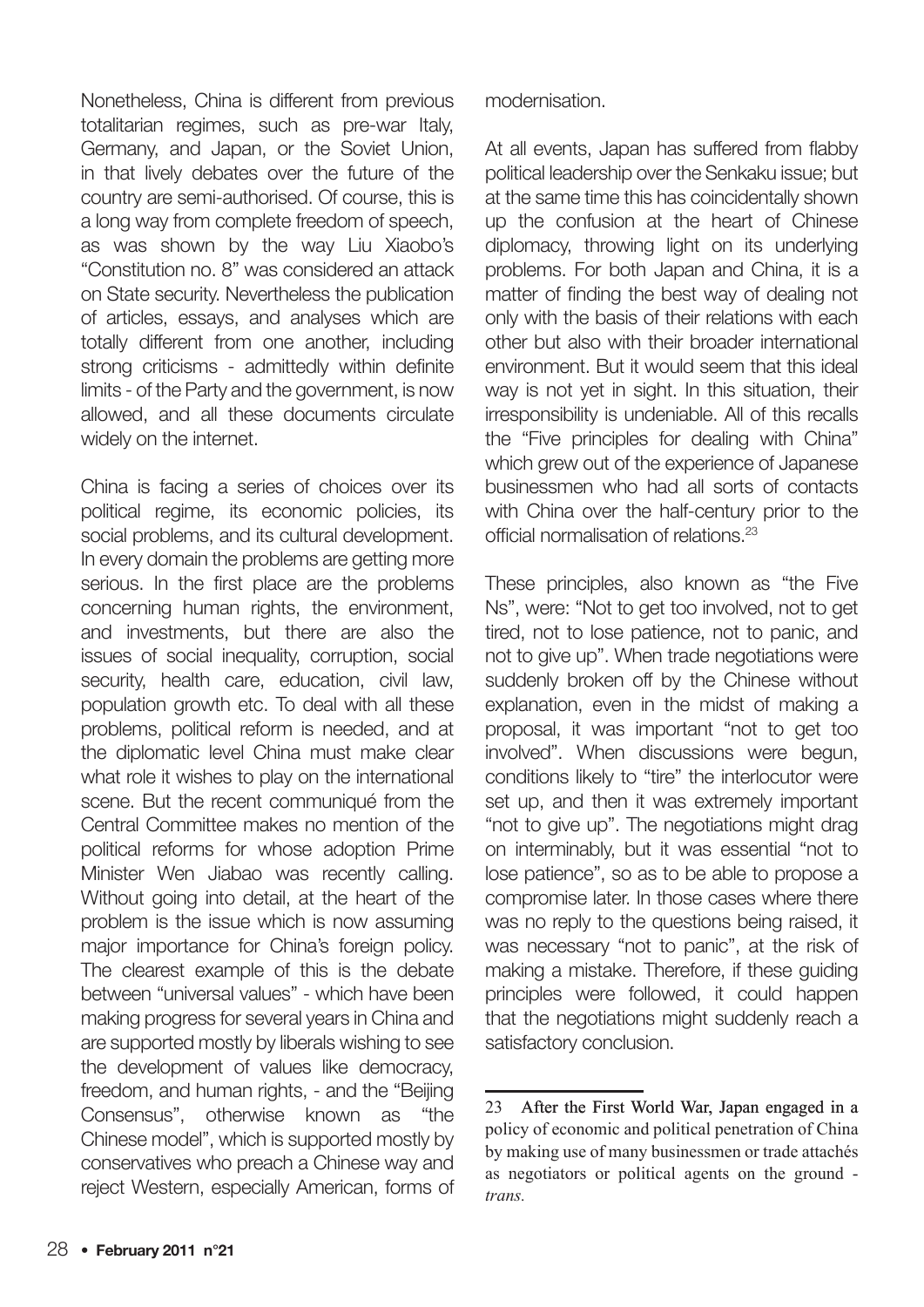China's foreign policy is somewhat opaque and indecisive. For Japan, and for China too in the final analysis, would it not be best to continue to show patience and to watch the situation closely, without dramatic gestures or over-excitement?

Finally, I would like to dispel the gloom with a joke which has recently been doing the rounds on the internet. Formerly, many amusing stories about the USSR used to be circulated; now it seems that, as a great power. China is affected by the same phenomenon. This joke goes: To punish Norway for awarding the Nobel Prize to Liu Xiaobo, the Chinese leaders held a meeting together. As China does not have many political or economic links with Norway, they realised that they did not have much in their hands. They were all scratching their heads over the problem, when a clever cadre blurted out, "Isn't there that scandalous book Norwegian Wood <sup>24</sup> which is selling well in the town's bookshops? Let's ban it immediately!

Sophie Buhnik graduated from École normale supérieure (Ulm) and holds a Master in Urbanism of the University of Paris 1. As a PhD student, she is currently attached to CRIA (UMR 8504 Géographie-cités); she is also learning Japanese (Inalco).

Adrien Carbonnet studied International relations at Paris 1 University and holds a Master in Japanese Studies (Inalco). He is currently writing a PhD dissertation on Japan's North Korean policy since 1945 (Inalco).

Amélie Corbel is a Master student at Sciences Po, majoring in Asian comparative politics.

Arnaud Grivaud is a Master student in Japanese studies at the University of Paris 7.

Akira Hattori is a Japanese PhD applicant in Political Science from University Lumière Lyon 2, attached to the Oriental Studies Institute (IAO) of Lyon. His dissertation is on Innovations et Clusters: the redefinition of the relations between center and periphery in Japan.

Yuko Kawato holds a PhD from the University of Washington. Her dissertation was on US military bases and protests in Asia.

Paul Noeuveglise, a Master student at Sciences Po, majoring in Asian comparative politics, spent 5 years in Japan and holds a BA in International relations from the University of Tsukuba.

Alexandre Roy is a PhD student in History (Inalco) and teaches at the University of Toulouse-Le Mirail. His dissertation is on the development of industrial capitalism in 19th century Japan.

Adrienne Sala, PhD applicant at École des hautes études en sciences sociales (EHESS, Paris), attached to its Japan Research Centre (CRJ), works on the Political economy of consumption in Japan. Her dissertation analyses the regulation of the consumer credit market.

Raphaël Languillon-Aussel, a former student from École normale supérieure (Lyon), holds an "agrégation" in Geography. He is undertaking a PhD at University Lumière Lyon 2 and is a second year student at Lyon's Political Studies Institute, earning a degree on the Contemporary Far-Eastern World.

<sup>24</sup> This alludes to the title of the world-famous novel by the Japanese writer, Murakami Haruki.